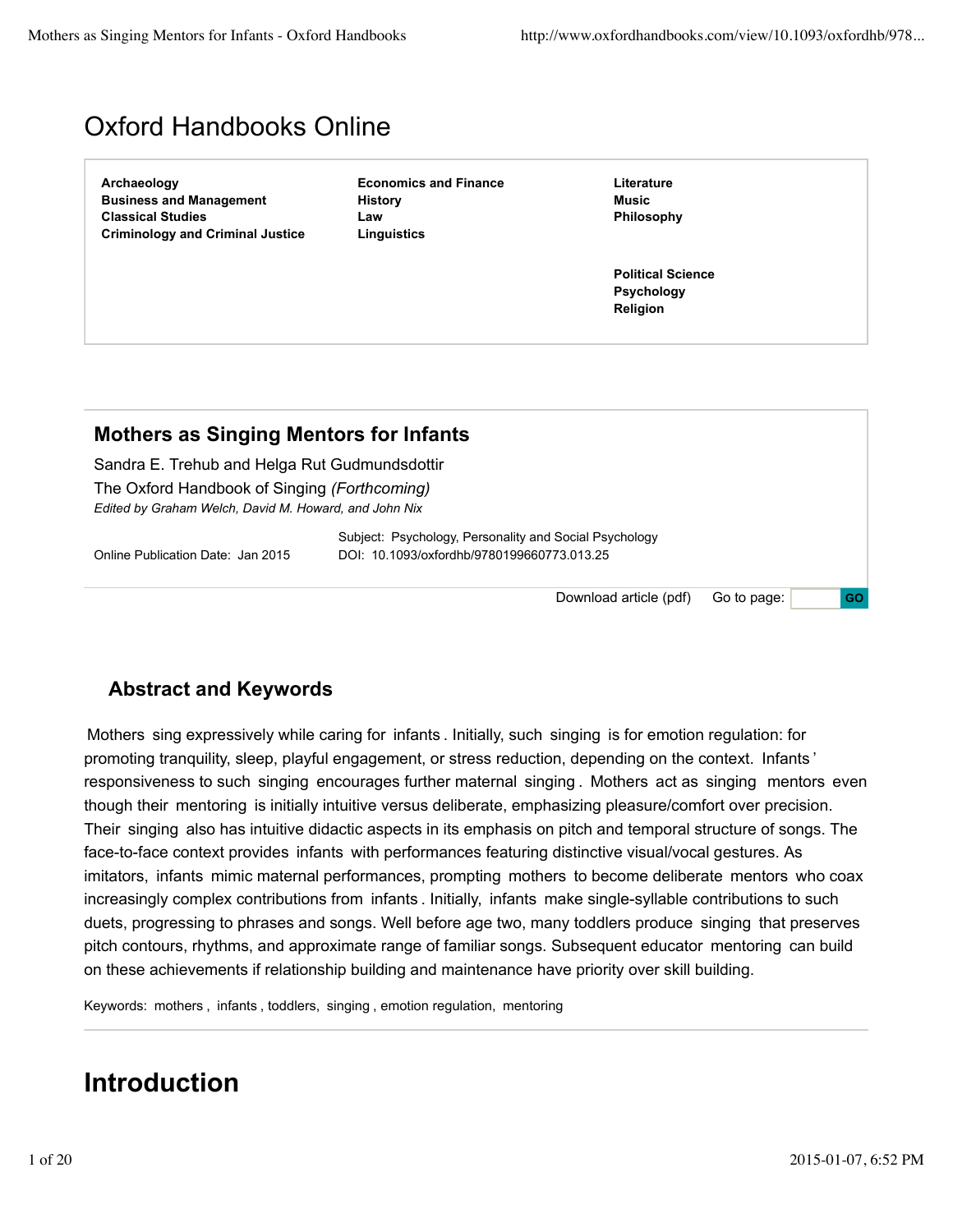This chapter focuses on maternal singing in the everyday lives of infants , its functions, intentional or otherwise, and its consequences for the onset and nature of early singing . Mothers in most cultures are the principal caregivers of children from birth until at least two years of age. In many cultures, fathers, siblings, and grandparents also play an important role in infant care. For our purposes, however, the mother serves as a proxy for the primary caregiver, whether she plays that role alone or in concert with others, or whether others assume the primary caregiving role.

In the first few months, mothers ' efforts are aimed largely at promoting infant health and well-being by feeding, regulating arousal, and ensuring adequate rest. Once infants gain the ability to remain awake, quiet, and alert, mothers increasingly engage in interactions in which melodious talk and singing figure prominently. Such vocal behaviors are influenced by culture, infants ' presumed needs, and mothers ' specific caretaking goals. By singing in a way that brings comfort and joy to infants , mothers provide intuitive rather than deliberate mentoring . During the first year, their singing exerts its most noticeable effects on infant attention and affect while also enhancing mother - infant bonds. In the second year, the fruits of maternal mentoring become evident in toddlers' singing .

### **Framework**

The perspective adopted here is that maternal singing to infants is, first and foremost, a caregiving tool aimed primarily at emotion regulation in those whose self-regulatory skills are extremely limited. Studies of informal singing in adulthood, even in childhood, tend to be concerned primarily with pitch accuracy, or singing in tune, and, at times, with timing accuracy, or singing in time (e.g. Dalla Bella et al. 2007; Pfordresher et al. 2010; Welch 1985). By contrast, studies of maternal singing focus on expressive features that convey maternal feelings or intentions (e.g. Rock et al. 1999; Trehub et al. 1997) and their consequences for infants (e.g. Masataka 1999; Trainor 1996; Trainor et al. 1997). Because maternal singing commonly occurs in face-to-face contexts, visual gestures are an integral part of the performance (Longhi 2009), even though scholars often ignore such non-vocal features. Infants not only hear maternal singing ; they see and feel the multimodal performances orchestrated by their primary attachment figure. Infants ' and toddlers' subsequent reproduction of maternal songs may be motivated, in large measure, by their propensity for imitation (Gergely and Csibra 2006; Over and Carpenter 2013).

# **Singing to infants: what, when, and how?**

Mothers everywhere sing to infants in the course of caregiving, but what they sing, when they sing, and how they sing vary across cultures. Because maternal singing is a form of nurture, the nature of that nurture is influenced by cultural values and circumstances. For example, as agrarian societies in the developing world experience high levels of infant mortality and economic challenge, which in turn promote high birth rates, caregiving is geared to infant survival and almost constant physical contact between mother and infant (Hrdy 2009; LeVine 1988). Holding or carrying infants maximizes safety in sub-optimal environments while providing contact comfort. Where high contact prevails, lullabies seem to be the songs of choice, serving the important function of promoting infant tranquility and sleep (Trehub and Prince 2010; Trehub and Trainor 1998; Trehub et al. 1993). Lullaby singing in those cultures typically occurs with little or no face-to-face contact because infants are in slings, hammocks, or cradles, sometimes with their faces covered to eliminate visual stimulation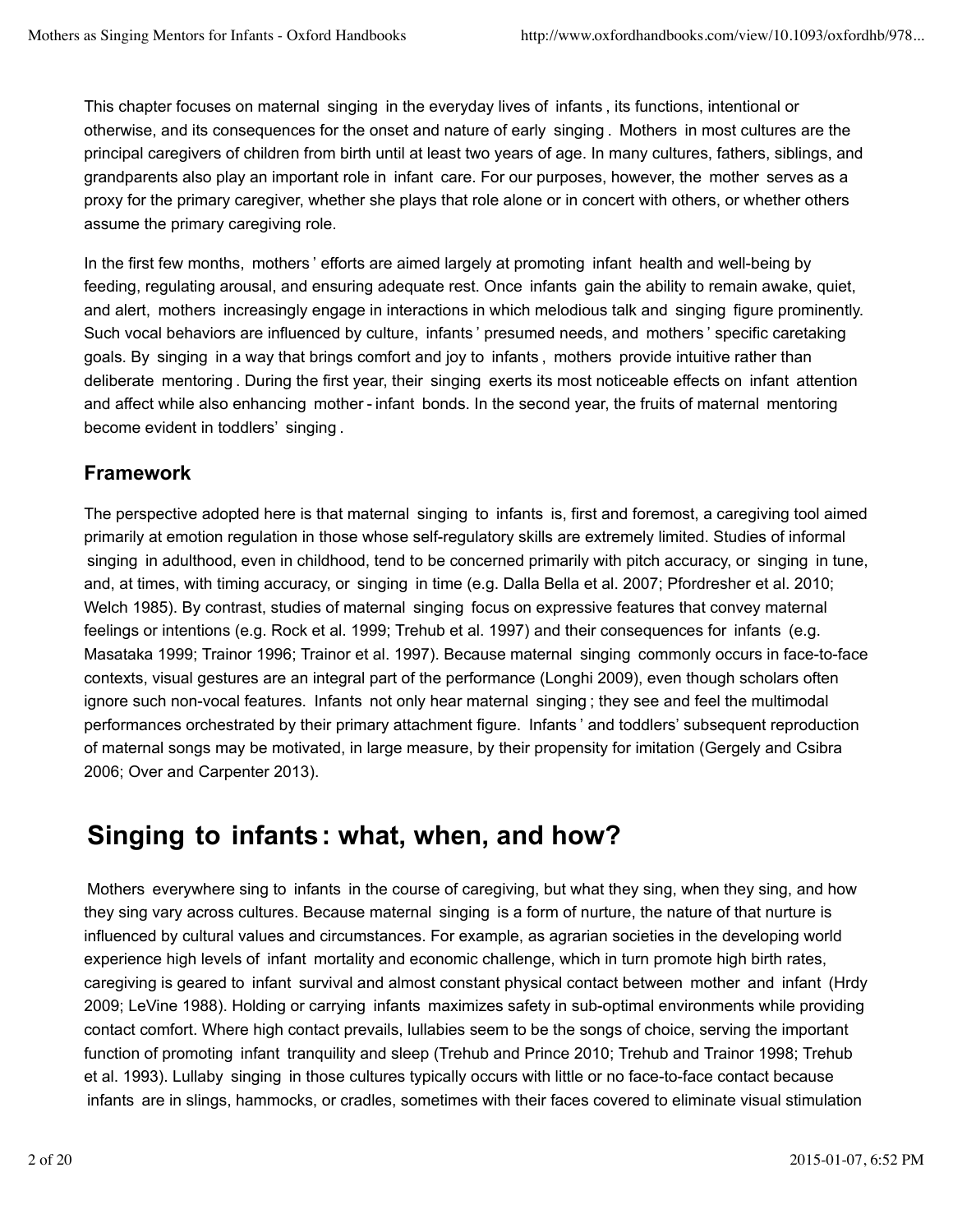#### (e.g. Trehub and Prince 2010).

Freedom from the physical and economic stresses of agrarian life allows middle-class American and European mothers to focus on mental and social stimulation as well as protection for infants . They "childproof" their homes, making liberal use of secure devices (e.g. seats, swings, bouncers) that allow them to engage in vocal and visual play without physical contact (Richman et al. 1988). These mothers talk much more than they sing to infants (Eckerdal and Merker 2009). The melodious or music-like properties of their speech have been described elsewhere (e.g. Bergeson and Trehub 2007; Fernald 1991; Trehub et al. 2010). When they sing, these mothers mostly choose play songs (Trehub et al. 1997), with lullabies incorporated, at times, into pre-sleep routines.

North American surveys reveal more frequent singing by mothers with high levels of education (Custodero et al. 2003; Ilari 2005). Diaries of singing to infants reveal that mothers ' frequency of singing often exceeds their estimates, especially for mothers who initially claim to be infrequent singers (Trehub et al. 1997). According to the diary reports, singing to infants four months and older occurs primarily in the context of play and secondarily as an accompaniment to routine caregiving tasks such as diaper-changing, feeding, and bathing. Although mothers know many children's songs, they generally sing only a few, singing those few songs repeatedly. When queried about their song choices, mothers often claim that they simply sing their infant 's favorite songs.

Acoustic analyses and independent ratings of maternal singing reveal that mothers sing more expressively, more slowly, and at a higher pitch level when they sing to their infant than when they sing informally on their own (Trainor, 1996; Trainor et al. 1997; Trehub et al. 1993). When they attempt to reproduce their manner of singing to infants in the absence of the infant , the renditions lack the expressiveness of renditions sung directly to infants (Trehub et al. 1997). Examination of the visual gestures that accompany maternal vocalizations indicates that mothers smile much more when they sing than when they talk to infants (Plantinga et al. 2011). Smiling not only adds visual interest to maternal vocalizations; it also makes those vocalizations sound happier (Tartter and Braun 1994). In effect, smiling can be heard as well as seen; for examples of maternal singing , see Video 1 <https://vimeo.com/98542581> and Video 2 <https://vimeo.com /98535122>.

Maternal songs are more like rituals than spontaneous performances in the sense that repetitions of the same song on different occasions are unusually stable, featuring nearly identical pitch level and tempo (Bergeson and Trehub 2002) and individually distinctive visual gestures (Trehub et al. 2013). There is no indication that mothers are aware of the stability of their performances, which contributes to the uniqueness and memorability of maternal songs. Mothers seem to be equally unaware that they emphasize the temporal structure of songs by marking phrase boundaries with pauses or phrase-final lengthening (Delavenne et al. 2013; Longhi 2009; Trainor et al. 1997) or that they emphasize the pitch structure of songs by singing higher pitches more loudly than lower pitches (Nakata and Trehub 2011). In essence, their singing to infants has intuitive didactic components.

Mothers are also sensitive to feedback from infants . As noted, they sing more expressively in infants ' presence than in their absence (Trainor 1996; Trehub et al. 1993, 1997). Even when infants are present, mothers sing less expressively when their view of infants is obscured.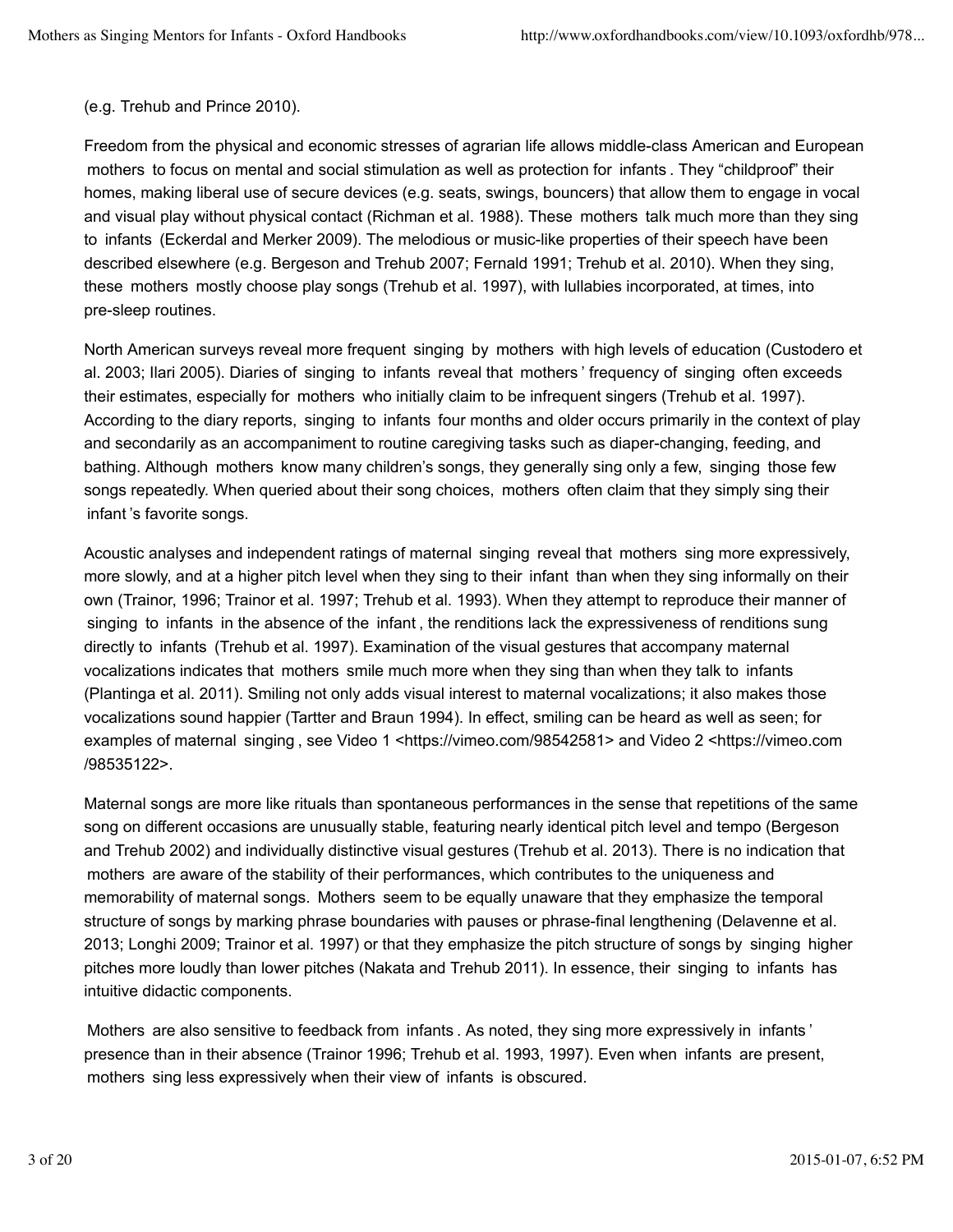### **Infants ' responsiveness to singing**

Maternal singing sounds pleasant to adults largely because of its positive emotional expressiveness. It is even more engaging to infants . For example, newborns and six-month-old infants listen longer when unfamiliar women sing in a maternal style rather than a non-maternal style (Trainor 1996; Masataka 1999). Evidence of such listening dispositions in hearing newborns who have deaf, signing parents (Masataka 1999) suggests an innate bias for positive vocal expressiveness. Just as infants listen preferentially to speech that is happysounding (Kitamura and Burnham 1998; Singh et al. 2002), their choice of listening to speech or singing by an unfamiliar person who speaks or sings in a foreign language is determined by its happy-sounding qualities rather than its musical or speech status (Corbeil et al. 2013).

To date, infants ' responsiveness to singing has been examined primarily with audio recordings from unfamiliar women (Corbeil et al. 2013; Masataka 1999; Trainor 1996). One would expect familiar songs by a familiar singer (e.g. mother ) to have much more dramatic effects. In fact, live maternal singing modulates infant arousal, with arousal reductions for infants with higher initial levels and modest arousal increases for those with lower initial levels (Shenfield et al. 2003). Infants are attentive to audiovisual recordings of maternal speech, but they are much more attentive to comparable recordings of maternal singing (Nakata and Trehub 2004). Undoubtedly, maternal smiling during singing (Plantinga et al. 2011) adds to its engaging qualities.

It is clear that maternal singing has salutary effects on the arousal and attention of infants who are initially content, but what about infants who are distressed? In the first year of life, when self-regulatory skills are limited, caregivers' management of infants ' negative emotions is crucial (Kopp 1989). Mothers ' success in regulating these negative emotions is thought to have implications for the subsequent development of self-regulation skills (Thompson 1994). Interestingly, when 10-month-old infants are acutely distressed, their arousal and distress are reduced more rapidly and more completely by multimodal maternal singing (faceto-face singing with contact) than by multimodal maternal speech (Ghazban 2013). Interestingly, playful or arousing maternal singing is more effective than soothing maternal singing (i.e. lullabies) in reducing infants ' distress. Infants in those circumstances become progressively more absorbed by mothers ' rhythmic singing , which seems to offer welcome distraction from their distress. In short, lively maternal singing makes happy infants happier and transforms distressed infants into happy infants .

#### **Other indications of infants ' sensitivity to music**

Perhaps it is not surprising that infants are sensitive to expressive variations in singing . What is more surprising is the scope and precision of their music perception abilities. After infants hear several repetitions of a brief non-vocal melody (five to ten notes), they are able to notice a small pitch change (e.g. one semitone) in a single note of the melody, even when the altered melody is presented in a different key (Trainor and Trehub 1993; Trehub et al. 1986). For infants , the pitch contour of a melody (i.e. pattern of directional changes) seems to be its most salient feature (Trehub et al. 1985, 1987). At times, however, infants can detect interval changes when the melodic contour remains unchanged (Cohen et al. 1987; Trainor and Trehub 1993).

Infants ' perception of musical rhythm and meter is equally impressive. For example, they detect changes in rhythmic grouping (Chang and Trehub 1977; Thorpe et al. 1988) even in the context of concurrent tempo changes (Trehub and Thorpe 1989). They focus on relative rather than absolute durations, as is the case for adults. Moreover, they more readily detect pitch or timing changes in melodies with "good" rhythms (as judged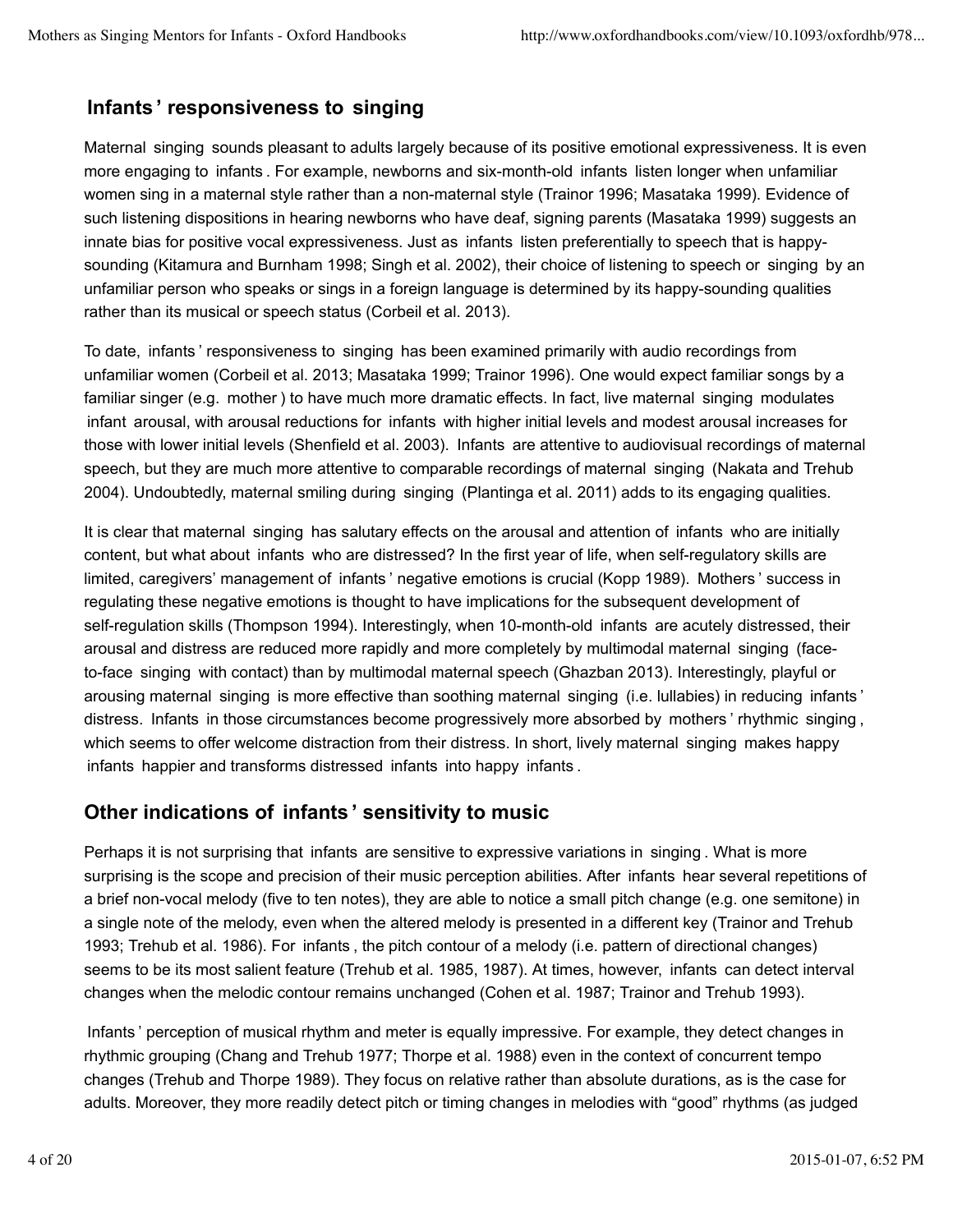by Western adults) than in those with "bad" rhythms (Trehub and Hannon 2009). It is possible, indeed likely, that these infant skills do not depend upon learning, arising instead from inherent preferences for temporal regularity. In addition, infants are more accurate at detecting timing changes to patterns with duple rather than triple meter (Bergeson and Trehub 2006). Enhanced processing of patterns with duple meter could arise from greater exposure to duple meter in maternal songs or to the greater simplicity of duple over triple meter.

In other situations, the role of exposure is clear. For example, infants ' perception of metrically ambiguous patterns is influenced by the pattern of movement that they experience while listening (Phillips-Silver and Trainor 2005). For example, infants who are bounced on every second beat subsequently respond to a duple version of the pattern as familiar, and those bounced on every third beat respond to a triple version as familiar. By six or seven months of age and thereafter, spontaneous movement to rhythmic music becomes increasingly common (Zentner and Eerola 2010). Although early movement to music is rhythmic, it is not coordinated with the musical rhythm or beat. The early swaying, kicking, and bouncing to music is a precursor to the dancing that is commonly observed in toddlers, as can be seen in Video 3 at <https://vimeo.com/98542344>.

#### **Infants as super-listeners**

Exposure to music, whether formal (e.g. music lessons) or informal (e.g. enculturation by incidental listening), increases listening proficiency and memory for culturally relevant musical features (Bigand and Poulin-Charronnat 2006). Such selective attention skills are advantageous when listening to music in a familiar style, but they can be disadvantageous when listening to music that is foreign or unfamiliar in style. For example, adults readily detect a small pitch change (less than a semitone) in music based on the familiar major scale, but they fail to detect a comparable change in music based on an unfamiliar scale (Trehub et al. 1999). Their implicit knowledge of major scale structure interferes with the perception of melodies with different pitch organization. By contrast, nine-month-old infants detect both types of changes because they are not yet attuned to the pitch structure of Western music. In this instance, ignorance of the conventions of Western music is advantageous.

In the rhythmic domain, Western adults detect metrical changes in the context of Balkan music with simple meter (i.e. duple or triple) but not complex (non-Western) meter, whereas six-month-olds detect changes in both metrical contexts (Hannon and Trehub 2005a). This is another favorable consequence of infants ' ignorance of Western musical structure. By the time infants are 12 months of age, they perform like Western adults, succeeding with simple meter and failing with non-Western meter (Hannon and Trehub 2005b). The preferential processing of Western metrical structure by 12-month-olds indicates that their musical enculturation is under way. Nevertheless, their implicit knowledge of Western music is fragmentary and superficial rather than deeply entrenched like that of adults. One consequence is that infants retain greater perceptual flexibility than adults, which means that they are more receptive to foreign musical materials. For example, limited exposure to music with complex metrical structure enables 12-month-olds but not adults to succeed on the complex-meter task (Hannon and Trehub 2005b). In effect, six-month-olds outperformed adults on a task involving complex meter, and 12-month-olds learned the task more readily than adults.

#### **Children as vocal imitators**

It is clear that infants are keen music listeners, especially for singing , but what assists them in the transition to song production? The ability to copy what they hear is critical, but even more critical is the motivation for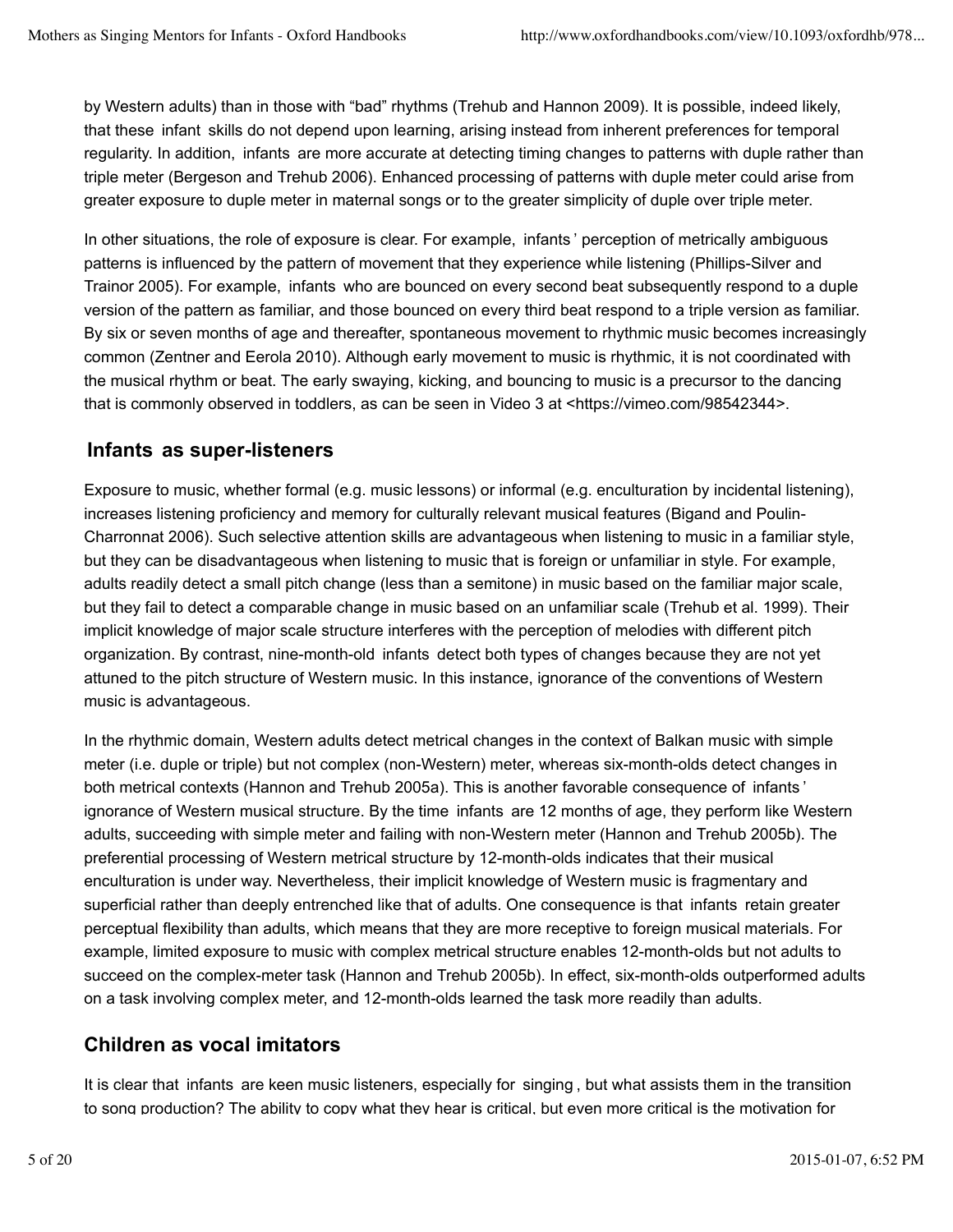such imitation. Children's imitation of others' actions is often aimed at attaining some goal (e.g. a desired object) rather than being focused on the behavior for its own sake, as is the case with singing . At times, children only copy actions that are relevant to achieving a goal but, at other times, they reproduce irrelevant as well relevant actions (Whiten et al. 2009). Some scholars contend that the propensity for exact copying arises from an innate system for facilitating the transfer of information from one person to another (e.g. Gergely and Csibra 2006). Others emphasize the social functions of imitation, for example, the conscious or unconscious desire to be like other valued persons, to be liked by them, or to communicate affiliation or liking (Over and Carpenter 2013). The onset of singing may be triggered not only by the availability of a model and the requisite vocal skills but most especially by identification with the mother, a desire to be like her, and to join in her joyous vocal activity. The mother, for her part, provides appropriate models of singing by virtue of the limited number of songs that she sings repeatedly in a highly stereotyped manner (Bergeson and Trehub 2002).

# **The path to singing**

Before the onset of meaningful speech and often continuing through the single-word phase, infants produce rhythmic babbling (Dolata et al. 2008), which consists initially of reduplicated syllables (e.g. *bababa*), and subsequently of varied syllables (e.g. *badagoo*). As early as eight months of age, the babbling of infants from different backgrounds differs noticeably in intonation (e.g. rising versus falling pitch), rhythm, and component vowels, reflecting differences in the ambient language (Lee et al. 2010; Levitt and Wang 1991; Rvachew et al. 2006; Whalen et al. 1991). There are claims that infants and toddlers engage in song babbling, a form of pre- singing that is distinct from speech babbling (Moog 1976), but there is little consensus about its age of onset or distinctiveness from speech babbling (Dowling 1988). Nevertheless, there is preliminary evidence that nine- to 11-month-old infants use different vocal modes in response to caregivers' speech or singing (Reigado et al. 2011).

The path from song babbling to singing is unclear. What is clear, however, is that mothers ' role as singing mentor undergoes considerable change as infants ' response to maternal singing changes gradually from attention capture and stillness to more active engagement that includes movement (e.g. rhythmic movement induced by excitement) and vocalization (e.g. vocalizations of approval). These infant signals prompt mothers to encourage fuller participation, first, by inviting infants to reproduce their pantomimed actions for some songs (e.g. *Itsy, Bitsy Spider, The Wheels on the Bus; If You're Happy and You Know It*) and then by inviting their participation in rudimentary vocal duets. The earliest duets take the form of the mother pausing at the end of each line of a highly familiar song so that the toddler can fill the gap with a sound resembling the missing "word," as can be seen in Video 4 at <https://vimeo.com/98542342>.

Initially, the toddler fills the gap with a single sound (e.g. *tah* for *star*), often ignoring the target pitch, which may stem from the mother 's primary focus on the lyrics as she plays this game. Her pronunciation of words is more precise at this phase than it was a month or two earlier, perhaps reflecting her initial view of singing as a pleasurable and fruitful means of promoting language acquisition. The duets, which are highly energizing for mother and infant , become increasingly frequent, extending to other songs. The gaps to be filled become progressively larger, eventually leading to simultaneous singing of entire songs. Such synchronous singing , like other forms of synchronous activity, promotes cooperative behavior not only in toddlers but also in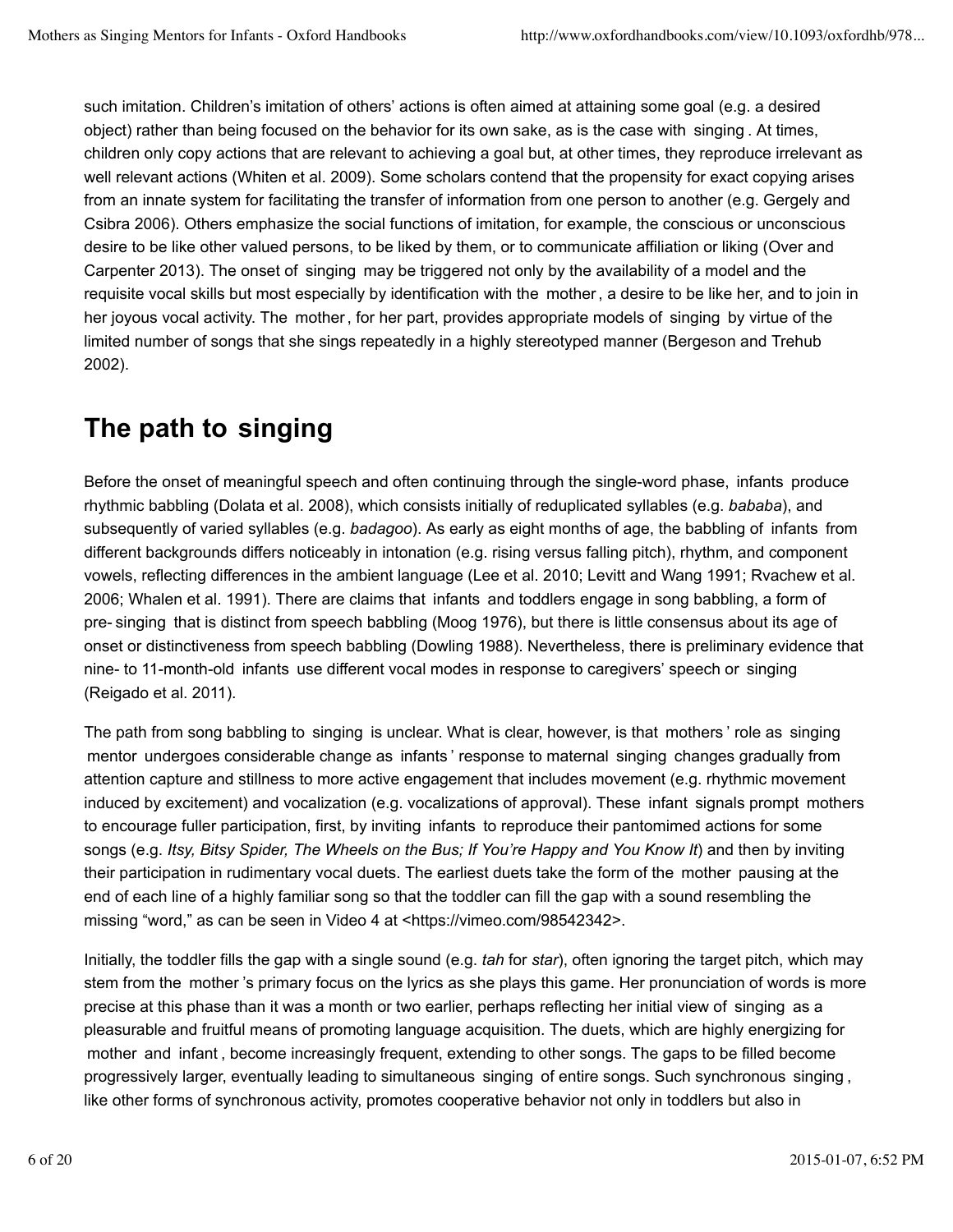preschool children (Kirschner and Tomasello 2010) and adults (Wiltermuth and Heap 2009). As soon as the mother witnesses the toddler's pleasure in singing , she encourages singing for its own sake. She models songs without correcting the toddler's missteps and exposes the toddler to more and more singing , including recordings of children's songs. Ultimately, the toddler needs no prompting to initiate independent singing .

### **The nature of toddlers' singing**

Some classifications of toddlers' spontaneous singing include chants as well as melodic singing , the former being more speech-like than the latter and relying more on rhythm than on melody (Björkvold 1992; Moorhead and Pond 1941; Sundin 1998). Although there is disagreement on the nature of toddlers' singing , there is general consensus that toddlers engage in singing or song-like behavior throughout the day (Björkvold 1992; Whiteman 2001), with considerable individual variation (Whiteman 2001; Young 2002). Toddlers reproduce songs from their everyday environment, and they also invent their own songs (Barrett 2011; Björkvold 1992; Whiteman 2001; Young 2002), with standard and invented songs typically featuring words, pseudo-words, or speech syllables (Whiteman 2001).

The singing of two- to three-year-olds is often characterized as lacking fixed pitches and scale structure (Davidson 1985), having a very compressed pitch range (Davidson et al. 1981), being rhythmic but largely monotonic (McKernon 1979), or having an extremely rough approximation to the contour of the target song (Davidson et al. 1981). Although these problems are thought to stem from physical constraints, it is puzzling that the constraints underlying toddlers' small singing range (Davidson et al. 1981; Werner 1917) do not preclude a larger vocal range during non- singing vocalizations (Fox 1990; Mang 2001; Reigado et al. 2011).

Physical constraints on early song production may be accorded an oversized role in early singing development, with cognitive constraints playing an even greater role. For example, toddlers are more accurate at matching pitches and tonal patterns when words are absent (Flowers and Dunne-Sousa 1990; Levinowitz 1989; Welch et al. 1998). Producing a familiar song with words adds to children's cognitive load because words and tunes must be retrieved from memory to serve as internal models, after which their production must be planned and produced. Even adults' production of pitches is less accurate when they sing a familiar song with words rather than on a neutral syllable such as "la" (Berkowska and Dalla Bella 2009). Their accuracy also decreases as the length or complexity of the target material increases (Pfordresher and Brown 2007; Wise and Sloboda 2008). In other words, the material sung (e.g. single pitches, single intervals, unfamiliar or familiar melodies, lyrics or no lyrics, examiner-selected or self-selected songs) and the conditions of singing (e.g. copying or singing from memory, comfort in the presence of others) influence the proficiency of singing observed in those contexts.

Well into the preschool period, linguistic dominance is thought to prevail (Welch, et al. 1998), with the child's initial songs described as verbal chants with few melodic components. That situation may be relevant to song production or song learning in formal settings such as schools, but it does not seem to reflect the capabilities observed at home, where singing and language acquisition proceed informally and in parallel, guided by maternal mentoring . Home recordings of individual toddlers two years or younger reveal recognizable melodies sung with meaningless syllables (Barrett 2011; Stadler-Elmer 2012). In another study involving home recordings from 24 children of 16 months to three years of age, adults were highly accurate at identifying familiar tunes (*Happy Birthday, Twinkle, Twinkle Little Star*) sung in an unfamiliar language (Gudmundsdottir and Trehub 2013, in preparation). The toddlers in question were relatively accurate at reproducing the melodic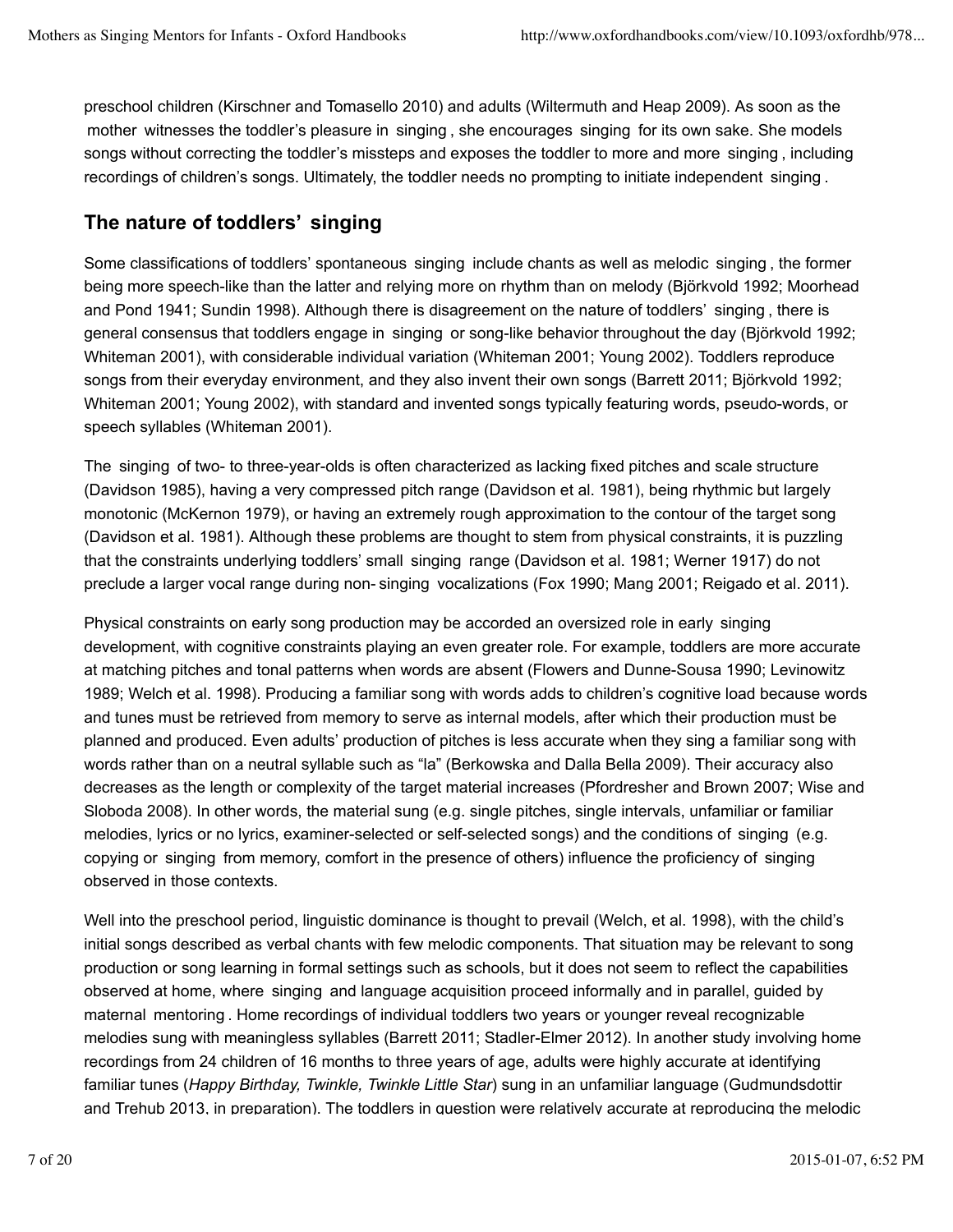contours and rhythms of the songs (please see Video 5 <https://vimeo.com/98557103> and Video 6 <https://vimeo.com/98557102>). Surprisingly, they used a pitch range of 6–17 semitones for an average range of 9.75 semitones. Their range approximates the average notated range of 10.5 semitones for the target songs, but it is in marked contrast to the singing range of 2–7 semitones that is commonly reported for preschool and kindergarten children (Flowers and Dunne-Sousa 1990; Rutkowski and Miller 2003; Welch 1979; Welch et al. 1996).

Toddlers' singing range, as observed in the home setting, calls into question the very small singing range reported for older children. The apparent skill deficiencies of older children may be attributable to the test materials (e.g. songs acquired in school, educator-selected rather than child-selected songs), the context of evaluation (e.g. school versus home), and the prevailing atmosphere (e.g. pressured versus leisurely). It is also possible that singing in school settings does not make use of the child's most comfortable vocal register (Welch 1979) or the vocal register used at home, which may be closer to the child's speaking range. Children's "natural" vocal register may not be ideal in terms of conventional standards of singing , but its use in the early years may prevent the disconnect between singing at home and at school.

Just as the nature and pace of language acquisition vary considerably across children (Nelson 1973), the acquisition of singing may show comparable individual variation, depending, in part, on the home environment. A longitudinal study of three families, two of whom were considered "musical," revealed musical babbling at 9–10 months of age in the two infants from musical homes and in-tune singing by two years of age for the child from the most musical family (Kelley and Sutton-Smith 1987). Some toddlers may show a words-first or melody-first pattern, but it is possible that a number of toddlers focus on lyrics in some contexts and on melody in others, depending on the song and situation. For an example of a "words-first" strategy, see "Toddler Chanting Words," Video 7, at <https://vimeo.com/98557104>, and for examples of a "melody-first" strategy, see "Toddlers Singing Melody" Video 8 <https://vimeo.com/98557104> and Video 9 <https://vimeo.com/98330008>. In any case, whether words or melodies appear first may be of less importance than understanding the reciprocal influences of toddlers' developing speech and singing abilities. To date, no research has addressed this critical question.

The notion of linguistic dominance is consistent with the prevailing belief, in popular culture as well as science, that language acquisition is rapid and effortless but music acquisition is effortful and protracted (e.g. Pinker 1997). Children take several years to understand the intricacies of their native language, which is also the case for the nuances of their musical culture. Perhaps it is inappropriate to apply very different evaluative standards to the linguistic and musical elements in young children's singing . Toddlers and preschoolers commonly mispronounce the words of songs, but the words are typically considered acceptable, even correct, if they are barely intelligible. Their melodies, by contrast, are not evaluated in terms of identifiability, but rather by conventional adult standards involving contour, intervals, and key stability. Such divergent standards for verbal and melodic aspects of sung performances may create the illusion that young children's progress in speech proceeds rapidly but progress in singing proceeds at a snail's pace.

It is also important to consider young children's conception of songs and singing and their limited knowledge of the musical conventions of their culture. For children who have yet to master most of the social and linguistic conventions, how can we expect them to understand the features of songs that require precise reproduction (e.g. contour, intervals, rhythm) and those that are free to vary (e.g. tempo, timbre, dynamics)? Presumably, they must first gain implicit knowledge of the conventions of Western tonal music, which can be accomplished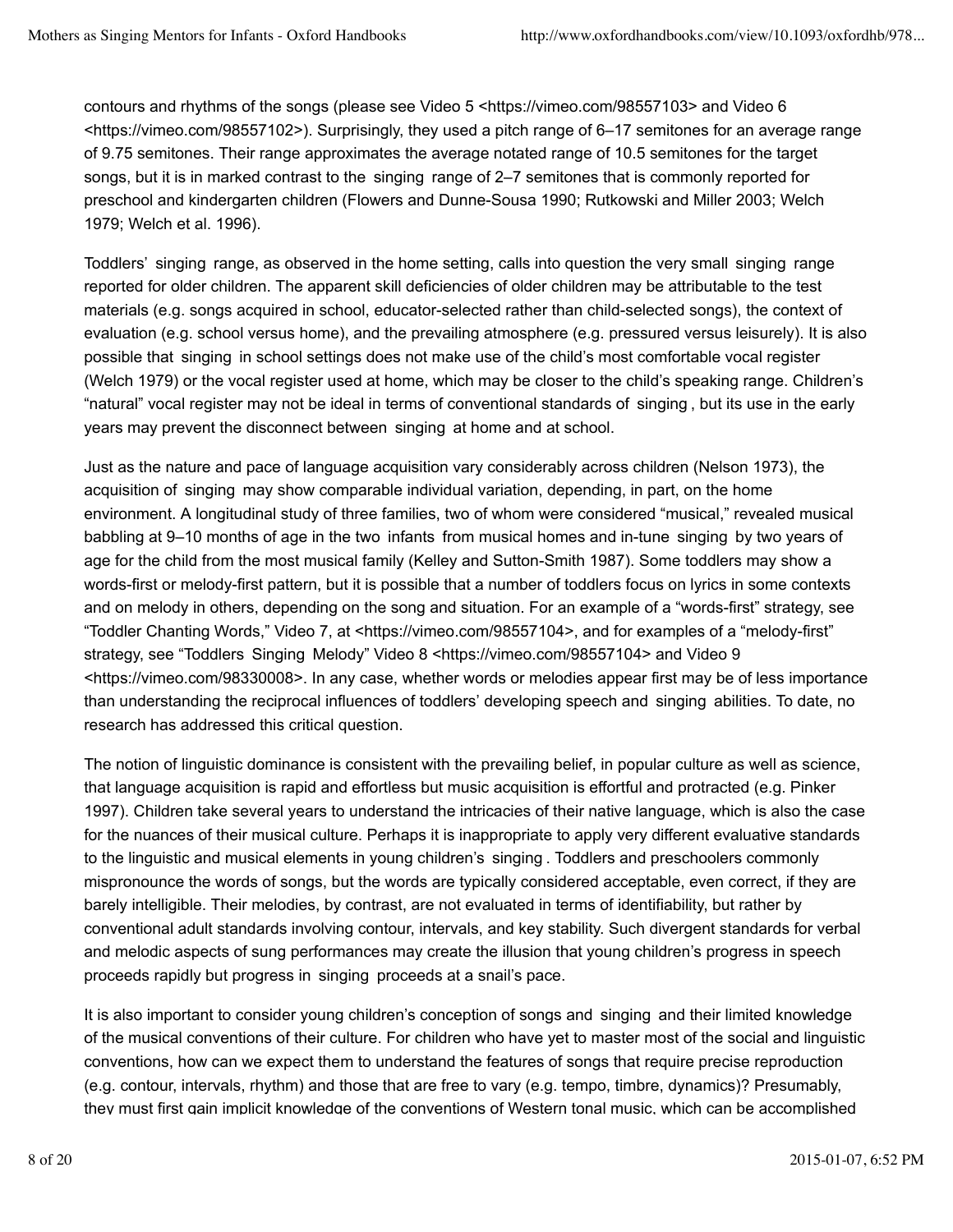by incidental exposure (Bigand and Poulin-Charronnat 2006). Focusing on precision may come at the cost of the exuberance that is the hallmark of toddlers' and preschoolers' singing .

### **Singing in moments of solitude**

As noted, toddlers sing more frequently and more proficiently when they are in the familiar surroundings of their own home. Although singing is an inherently social activity, toddlers also engage in solitary singing (Davidson et al. 1981), either during play when others are out of sight or as part of their pre-sleep monologues (Nelson et al. 1989; Weir 1962). They sometimes invent songs during these periods of solitude (Davidson et al. 1981; Sundin 1998). Such vocal play may function as practice or exercise of their developing skills. Solitary singing in toddlers also indicates that it has become functional for emotional self-regulation. The opacity of toddlers' intentions and the theoretical biases of observers preclude objective interpretation of these solitary productions (Mang 2005; Young 2002). It is possible, however, that acoustic analyses of these productions could indicate whether such melodic play includes elements of the ambient tonal system.

### **Are all mothers singing mentors?**

Middle-class mothers in the developed world typically sing to their infants in the ways described even if they are not inclined to sing in other contexts. Nevertheless, some mothers sing to infants infrequently, if at all. The factors associated with diminished talking to infants —poverty, depression, and low educational attainment, among others—are also associated with diminished singing to infants . Young children from socially disadvantaged families receive dramatically less verbal input than do children from more advantaged families (Hart and Risley 1995), and their vocabulary at 24 months of age lags six months behind their peers (Fernald et al. 2012). What is critical is not the overall amount of speech in the environment (i.e. overheard speech) but rather the amount directed specifically to infants and toddlers. The quantity of infant - or childdirected speech predicts the efficiency of language processing and vocabulary size at 24 months of age (Weisleder and Fernald 2013), which are linked to subsequent academic achievement. Limited exposure to maternal singing , in itself, may seem trivial, but it may reflect caregiving that features limited one-on-one interaction and limited sensitivity to infants ' and toddlers' social, emotional, and intellectual needs.

Some circumstances that preclude or limit vocal interactions with infants need not have unfavorable consequences. For example, deaf, signing mothers do not engage in infant -directed speech or singing , but they provide other sensitive, one-on-one interactions with infants . Their signed communications with infants incorporate slower tempo and more exaggerated movements than their signed communication with adults, resulting in visual stimulation that is highly engaging to hearing as well as deaf infants (Masataka 1996, 1998). In effect, infants of deaf signing parents receive rhythmic dance-like gestures rather than the rhythmic singing provided by hearing parents. In short, sensitive mothering can occur in the absence of specific behaviors such as maternal speech and singing so long as there are other means of communicating expressively with infants .

# **Implications for music educators**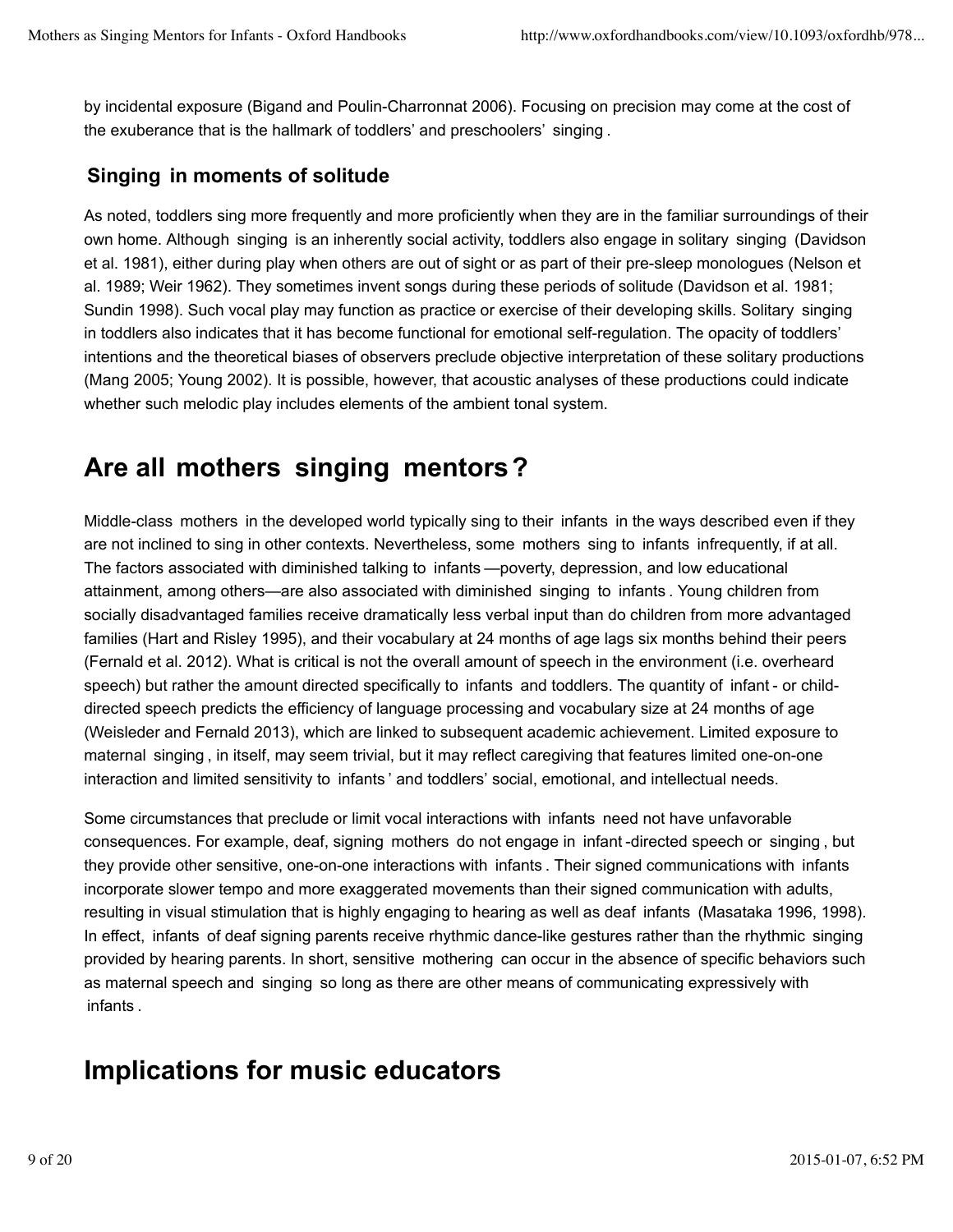In the course of being sensitive caregivers, mothers sing to their infants , first for the sole purpose of soothing or amusing them, later for encouraging collaborative and independent singing . Mothers model singing as pleasure, comfort, shared feelings, and common purpose. Singing continues to function in that manner, even outside the home, as long as the spirit of the endeavor continues to have priority over the precision of execution. Increasing precision is typically a natural consequence of practice, even the very informal practice of singing for pleasure. Despite high self-reports of inaccurate singing (Pfordresher and Brown 2007), the overwhelming majority of adults sing in tune (Dalla Bella et al. 2007), which means that most maternal singing is likely to be in tune, and it is even more likely to be temporally regular or in time (Nakata and Trehub 2011). The small minority of infants and toddlers who hear out-of-tune singing still benefit from the expressiveness of their mothers ' multimodal performances. After all, maternal singing is primarily an introduction to the pleasures of singing and secondarily an introduction to the music of the mother 's culture. Nevertheless, the one-on-one context optimizes infants ' and toddlers' opportunities for learning. With some exceptions, toddlers' singing capabilities may be related to the amount of maternal singing that they have experienced as well as the extent of their participation in maternal duets.

Maternal mentoring is, first and foremost, about sensitive caregiving and only incidentally about singing . For toddlers, singing is associated with joy, comfort, and security. Subsequent mentoring under the auspices of music educators may have the best chance of success if relationship building and relationship maintenance continue to have priority over skill building.

### **Acknowledgment**

The authors acknowledge the assistance of the Social Sciences and Humanities Research Council of Canada and AIRS (Advanced Interdisciplinary Research in Singing ).

### **Further reading**

Adachi, M. and Trehub, S.E. (2012). Musical lives of infants . In: G.E. McPherson and G.F. Welch (eds), *The Oxford Handbook of Music Education*, Vol. 1, pp. 229–247. New York: Oxford University Press.

Find This Resource

Campbell, P.H. and Wiggins, T. (2013). *The Oxford Handbook of Children's Musical Cultures*. New York: Oxford University Press.

Find This Resource

Hrdy, S.B. (2009). *Mothers and Others: The Evolutionary Origins of Mutual Understanding*. Cambridge, MA: Harvard University Press.

Find This Resource

Trehub, S.E. (2003). "The developmental origins of musicality." *Nature Neuroscience* 6: 669–673. Find This Resource

### **Websites**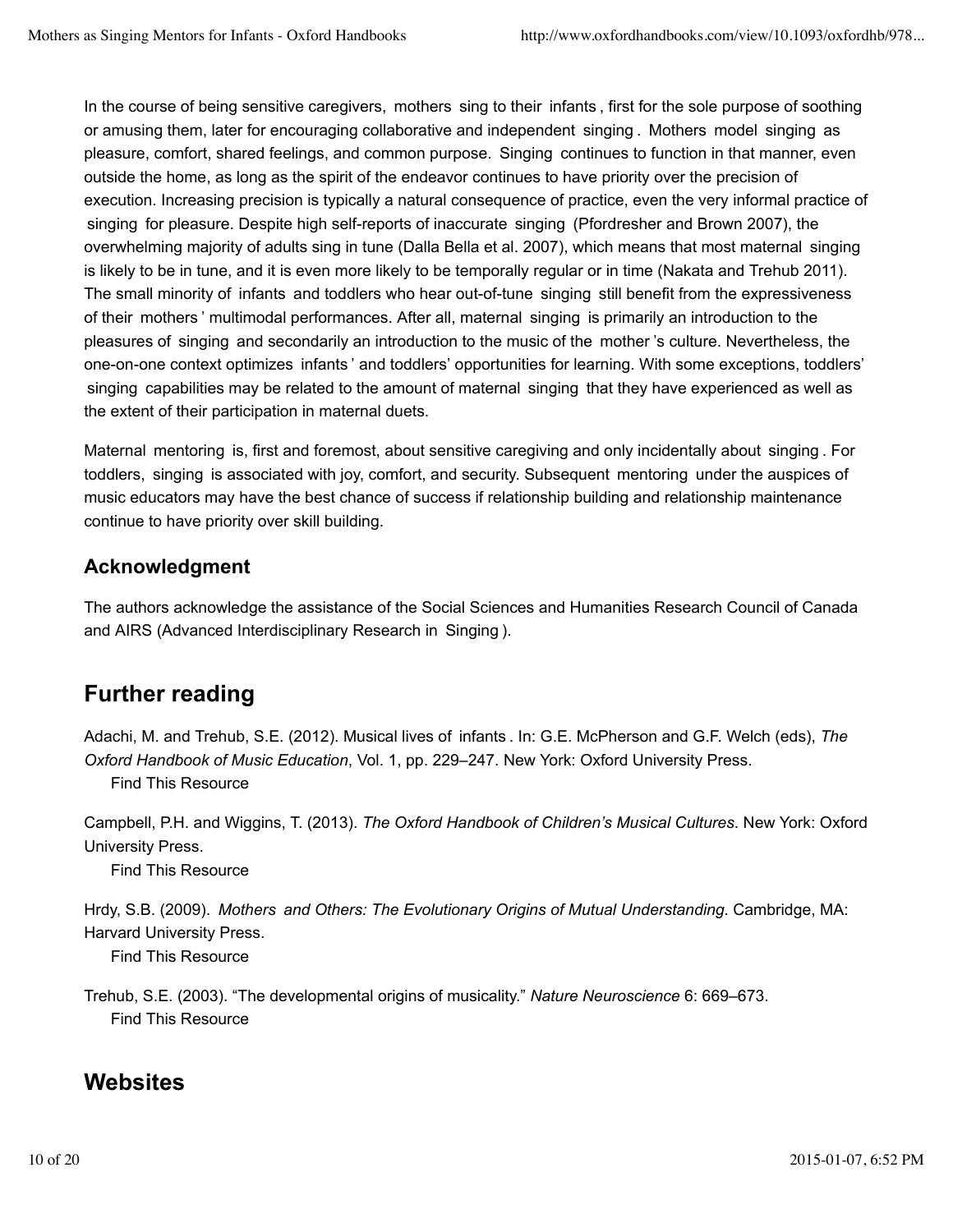Video examples mentioned in the text:

Video 1 <**https://vimeo.com/98542581**>

Video 2 <**https://vimeo.com/98535122**>

Video 3 <**https://vimeo.com/98542344**>

Video 4 <**https://vimeo.com/98542342**>

Video 5 <**https://vimeo.com/98557103**>

Video 6 <**https://vimeo.com/98557102**>

Video 7 <**https://vimeo.com/98557104**>

Video 8 <**https://vimeo.com/98557104**>

Video 9 <**https://vimeo.com/98330008**>

### **References**

Barrett, M.S. (2011). Musical narratives: A study of a young child's identity work in and through music-making. *Psychology of Music* 39: 403–423.

Find This Resource

Bergeson, T.R. and Trehub, S.E. (2002). Absolute pitch and tempo in mothers ' songs to infants . *Psychological Science* 13: 72–75.

Find This Resource

Bergeson, T.R. and Trehub, S.E. (2006). Infants ' perception of rhythmic patterns. *Music Perception* 23: 345–360.

Find This Resource

Bergeson, T.R. and Trehub, S.E. (2007). Signature tunes in mothers ' speech to infants . *Infant Behavior and Development* 30: 648–654.

Find This Resource

Berkowska, M. and Dalla Bella, S. (2009). Acquired and congenital disorders of song performance: A review. *Advances in Cognitive Psychology* 5: 69–83.

Find This Resource

Bigand, E. and Poulin-Charronnat, B. (2006). Are we "experienced listeners"? A review of the musical capacities that do not depend on formal musical training. *Cognition* 100: 100–130. Find This Resource

Björkvold, J.R. (1992). *The Muse Within: Creativity and Communication, Song and Play from Childhood through Maturity*. New York: Harper Collins. [Original version published in Norwegian, 1989.]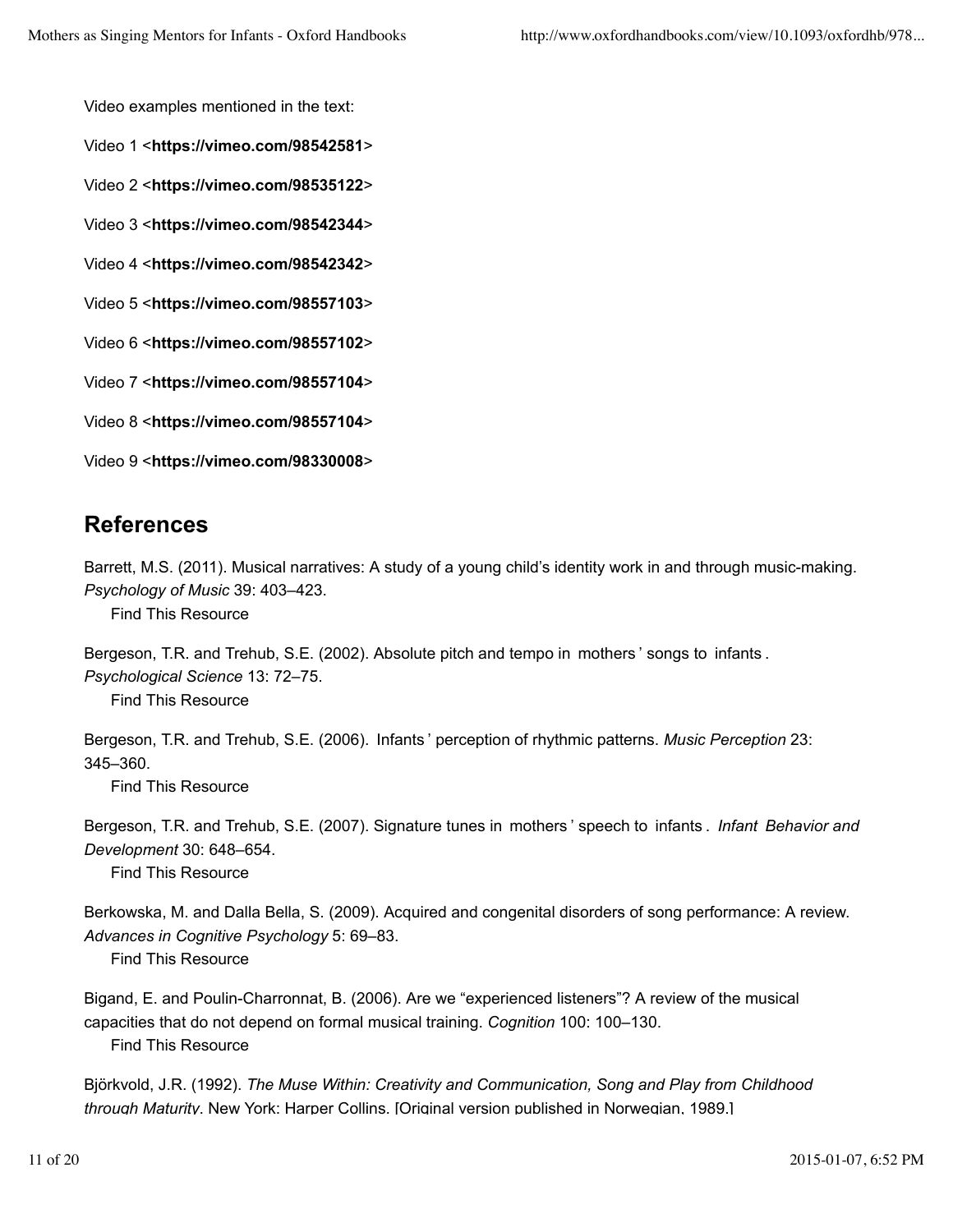Chang, H.W. and Trehub, S.E. (1977). Infants ' perception of temporal grouping in auditory patterns. *Child Development* 48: 1666–1670.

Find This Resource

Cohen, A.J., Thorpe, L.A., and Trehub, S.E. (1987). Infants ' perception of musical relations in short transposed tone sequences. *Canadian Journal of Psychology* 41: 33–47.

Find This Resource

Corbeil, M., Trehub, S.E., and Peretz, I. (2013). Speech vs. singing : Infants choose happier sounds. *Frontiers in Psychology* 4, article 372.

Find This Resource

Custodero, L.A., Britto, P.R., and Brooks-Gunn, J. (2003). Musical lives: A collective portrait of American parents and their young children. *Applied Developmental Psychology* 24: 553–572.

Find This Resource

Dalla Bella, S., Giguère, J.F., and Peretz, I. (2007). Singing proficiency in the general population. *Journal of the Acoustical Society of America* 121: 1182–1189.

Find This Resource

Davidson, L. (1985). Tonal structures of children's early songs. *Music Perception* 2: 361–374. Find This Resource

Davidson, L., McKernon, P., and Gardner, H. (1981). The acquisition of song: A developmental approach. In: *Documentary report of the Ann Arbor Symposium: Applications of psychology to the teaching and learning of music*, pp. 301–315. Reston, VA: Music Educators National Conference.

Find This Resource

Delavenne, A., Gratier, M., and Devouche, E. (2013). Expressive timing in infant -directed singing between 3 and 6 months. *Infant Behavior and Development* 36: 1–13. Find This Resource

Dolata, J.K., Davis, B.L., and MacNeilage, P.F. (2008). Characteristics of the rhythmic organization of vocal babbling: Implications for an amodal linguistic rhythm. *Infant Behavior and Development* 31: 422–431. Find This Resource

Dowling, W.J. (1988). Tonal structure and children's early learning of music. In: J.A. Sloboda (ed.), *Generative Processes in Music: The Psychology of Performance, Improvisation, and Composition*, pp. 113–128. New York: Clarendon Press.

Find This Resource

Eckerdal, P. and Merker, B. (2009). Music and the 'action song' in infant development: An interpretation. In: S. Malloch and C. Trevarthen (eds), *Communicative Musicality: Exploring the Basis of Human Companionship*, pp. 241–261. New York: Oxford University Press.

Find This Resource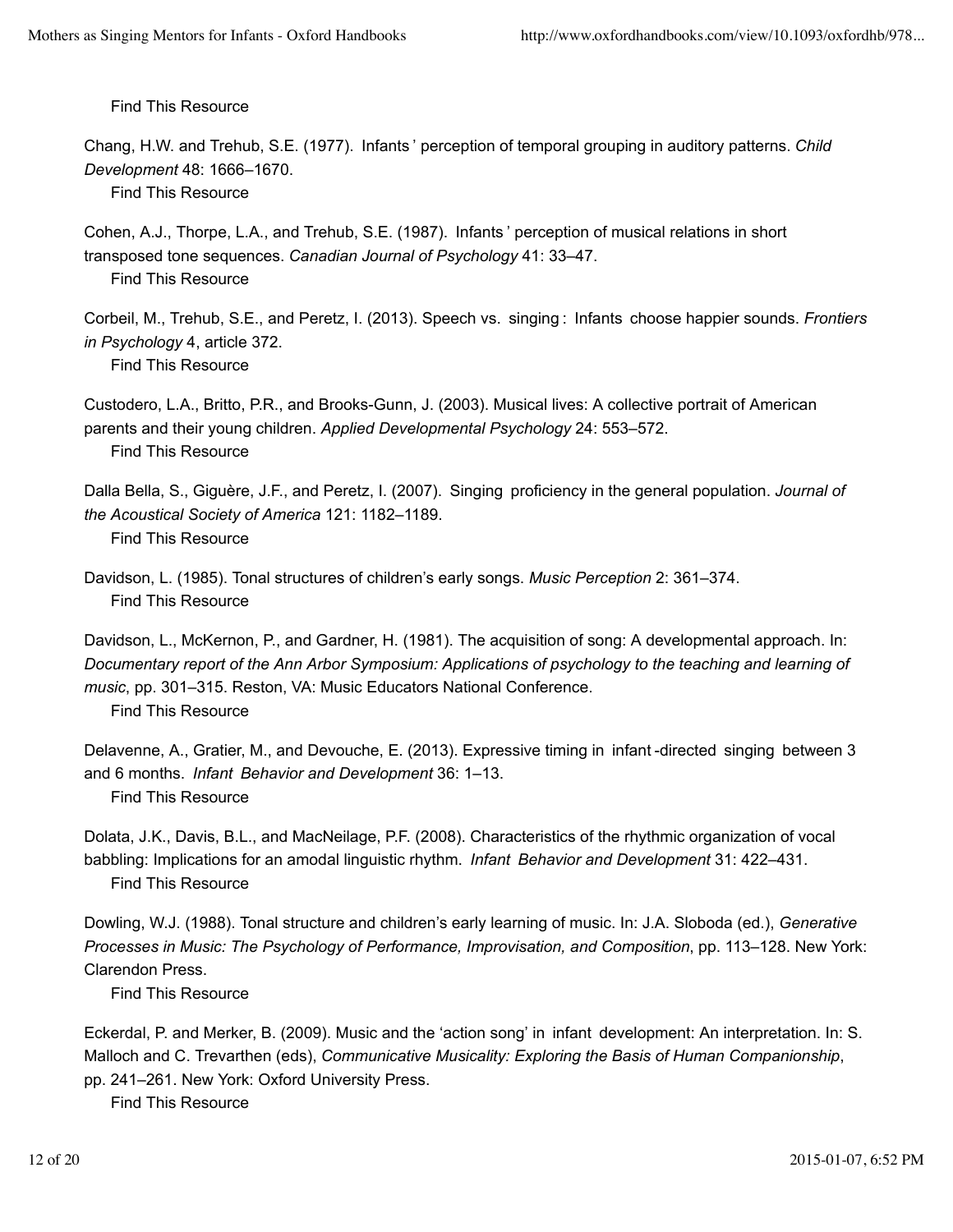Fernald, A. (1991). Prosody in speech to children: Prelinguistic and linguistic functions. *Annals of Child Development* 8: 43–80.

Find This Resource

Fernald, A., Marchman, V.A., and Weisleder, A. (2012). SES differences in language processing skill and vocabulary are evident at 18 months. *Developmental Science* 16: 234–248. Find This Resource

Flowers, P.J. and Dunne-Sousa, D. (1990). Pitch-pattern accuracy, tonality, and vocal range in preschool children's singing . *Journal of Research in Music Education* 38: 102–114. Find This Resource

Fox, D.B. (1990). An analysis of the pitch characteristics of infant vocalizations. *Psychomusicology* 9: 21–30. Find This Resource

Ghazban, N. (2013). *Emotion regulation in infants using maternal singing and speech*. Unpublished doctoral dissertation, Ryerson University, Toronto.

Find This Resource

Gergely, G. and Csibra, G. (2006). Syvia's recipe: The role of imitation and pedagogy in the transmission of human culture. In: N.J. Enfield and S.C. Levinson (eds), *The Roots of Human Sociality: Culture, Cognition, and Human Sociality*, pp. 229–255. Oxford: Berg Publishers.

Find This Resource

Gudmundsdottir, H.R. and Trehub, S.E. (2013: May). Are infants ' and toddlers' songs recognizable without the words? Presented at the Inaugural Symposium for the Centre for Research in Brain, Language, and Music, Montreal, Canada.

Find This Resource

Gudmundsdottir, H.R. and Trehub, S.E. (in preparation). Preserved contour and pitch range in toddlers' singing .

Find This Resource

Hannon, E.E. and Trehub, S.E. (2005a). Metrical categories in infancy and adulthood. *Psychological Science*  $16: 48 - 55$ 

Find This Resource

Hannon, E.E. and Trehub, S.E. (2005b). Tuning in to musical rhythms: Infants learn more readily than adults. *Proceedings of the National Academy of Sciences USA* 102: 12639–12643.

Find This Resource

Hart, B.M. and Risley, T.R. (1995). *Meaningful Differences in the Everyday Experience of Young American Children*. Baltimore, MD: Brookes.

Find This Resource

Hrdy, S.B. (2009). *Mothers and Others: The Evolutionary Origins of Mutual Understanding*. Cambridge, MA: Harvard University Press.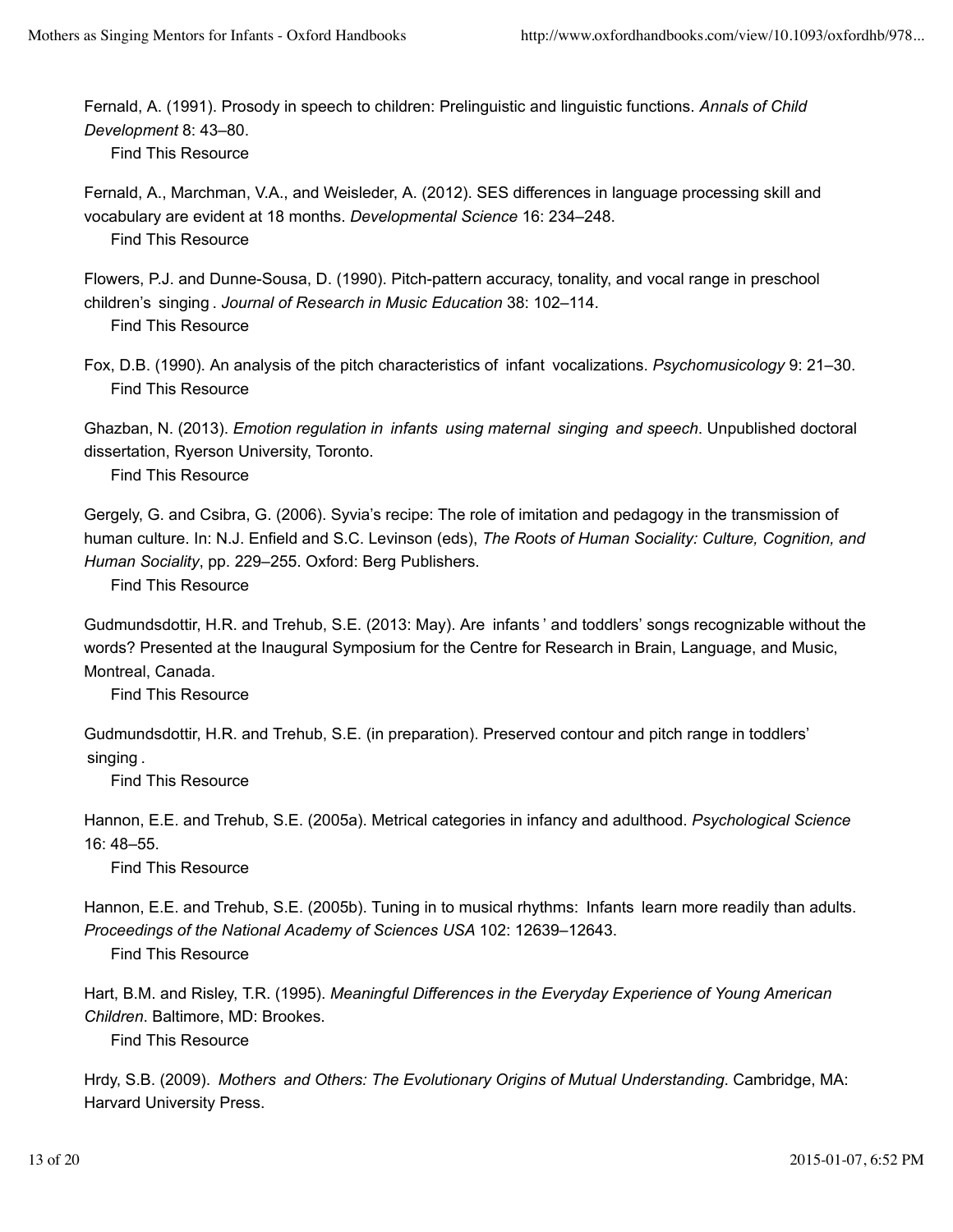Ilari, B. (2005). On musical parenting of young children: beliefs and behaviors of mothers and infants . *Early Child Development and Care* 175: 647–660.

Find This Resource

Kelley, L. and Sutton-Smith, B. (1987). A study of infant musical productivity. In: J.C. Peery, I.W. Peery, and T.W. Draper (eds), *Music and Child Development*, pp. 35–53. New York: Springer-Verlag. Find This Resource

Kirschner, S. and Tomasello, M. (2010). Joint music making promotes prosocial behavior in 4-year-old children. *Evolution and Human Behavior* 31: 354–364.

Find This Resource

Kitamura, C. and Burnham, D. (1998). The infant 's response to maternal vocal affect. *Advances in Infancy Research* 12: 221–236.

Find This Resource

Kopp, C.B. (1989). Regulation of distress and negative emotions: A developmental view. *Developmental Psychology* 25: 343–354.

Find This Resource

Lee, S., Davis, B., and MacNeilage, P. (2010). Universal production patterns and ambient language influences in babbling: A cross-linguistic study of Korean-and English-learning infants . *Journal of Child Language* 37: 293–318.

Find This Resource

LeVine, R.A. (1988). Human parental care: Universal goals, cultural strategies, individual behavior. *New Directions in Child Development* 40: 3–12.

Find This Resource

Levinowitz, L.M. (1989). An investigation of preschool children's comparative capability to sing songs with and without words. *Bulletin of the Council for Research in Music Education* 100: 14–19. Find This Resource

Levitt, A.G. and Wang, Q. (1991). "Evidence for language-specific rhythmic influences in the reduplicative babbling of French- and English- learning infants ." *Language and Speech* 34(3): 235–249.

Find This Resource

Longhi, E. (2009). "Songese": maternal structuring of musical interaction with infants . *Psychology of Music* 37: 195–213.

Find This Resource

Mang, E. (2001). A cross-language comparison of preschool children's vocal fundamental frequency in speech and song production. *Research Studies in Music Education* 16: 4–14. Find This Resource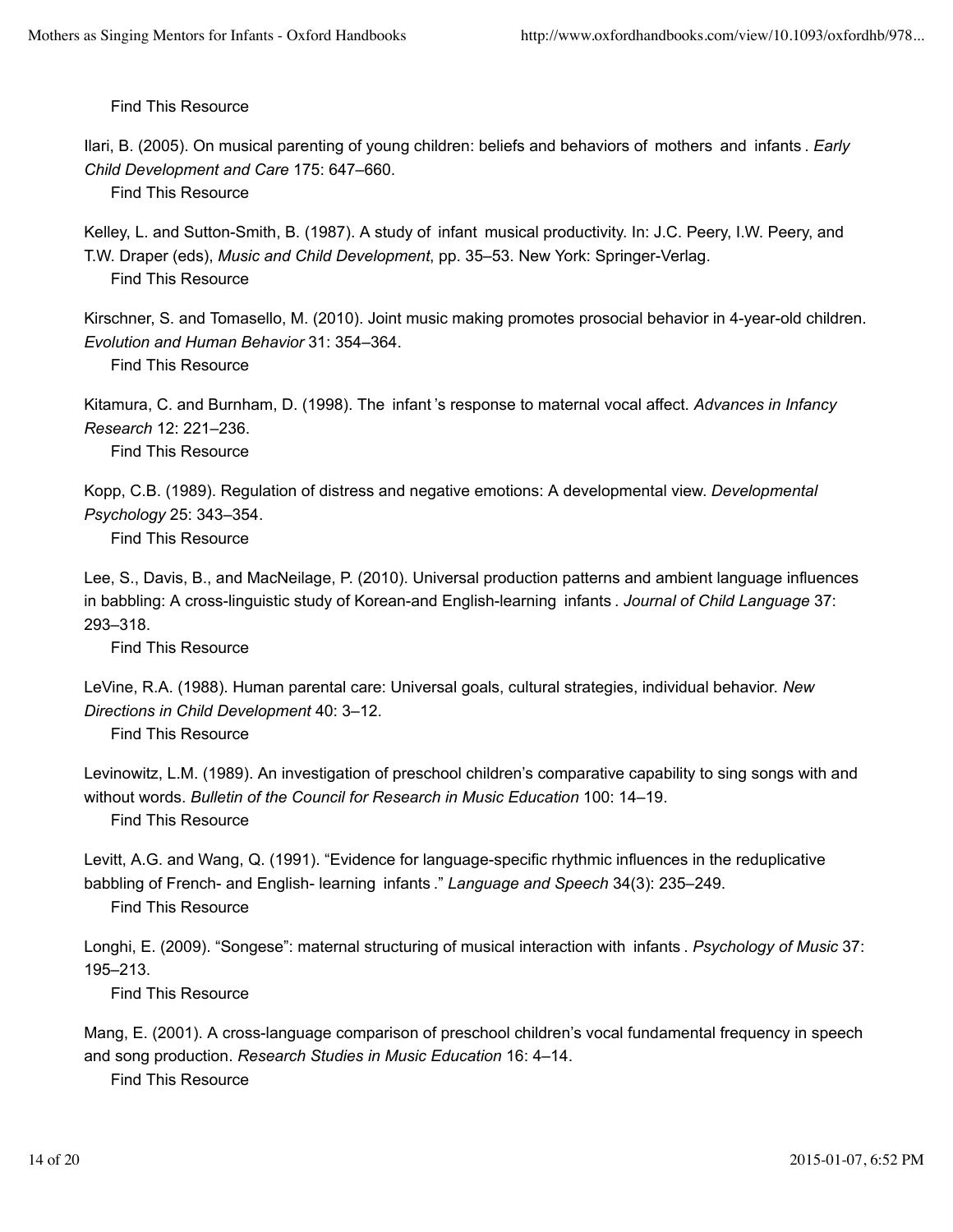Mang, E. (2005). "The referent of children's early songs." *Music Education Research* 7(1): 3–20. Find This Resource

Masataka, N. (1996). Perception of motherese in a signed language by 6-month-old deaf infants . *Developmental Psychology* 32: 874–879. Find This Resource

Masataka, N. (1998). Perception of motherese in Japanese Sign Language by 6-month-old hearing infants . *Developmental Psychology* 34: 241–246.

Find This Resource

Masataka, N. (1999). Preference for infant -directed singing in 2-day-old hearing infants of deaf parents. *Developmental Psychology* 35: 1001–1005.

Find This Resource

McKernon, P.E. (1979). The development of first songs in young children. *New Directions for Child and Adolescent Development* 3: 43–58.

Find This Resource

Moog, H. (1976). *The Musical Experience of the Pre-School Child*. London: Schott Music. Find This Resource

Moorhead, G.E. and Pond, D. (1941). *Music of Young Children*. Santa Barbara, CA: Pillsbury Foundation for Advancement of Music Education.

Find This Resource

Nakata, T. and Trehub, S.E. (2004). Infants ' responsiveness to maternal speech and singing . *Infant Behavior and Development* 27: 455–464.

Find This Resource

Nakata, T. and Trehub, S.E. (2011). Expressive timing and dynamics in infant -directed and non- infant directed singing . *Psychomusicology: Music, Mind Brain* 21: 45–53. Find This Resource

Nelson, K. (1973). Structure and strategy in learning to talk. *Monographs of the Society for Research in Child Development* 38: 1–135.

Find This Resource

Nelson, K., Oster, E., and Bruner, J.S. (eds.) (1989). *Narratives from the crib*. Cambridge: Harvard University Press.

Find This Resource

Over, H. and Carpenter, M. (2013). The social side of imitation. *Child Development Perspectives* 7: 6–11. Find This Resource

Pfordresher, P.Q. and Brown, S. (2007). Poor-pitch singing in the absence of tone deafness. *Music Perception* 25: 95–115.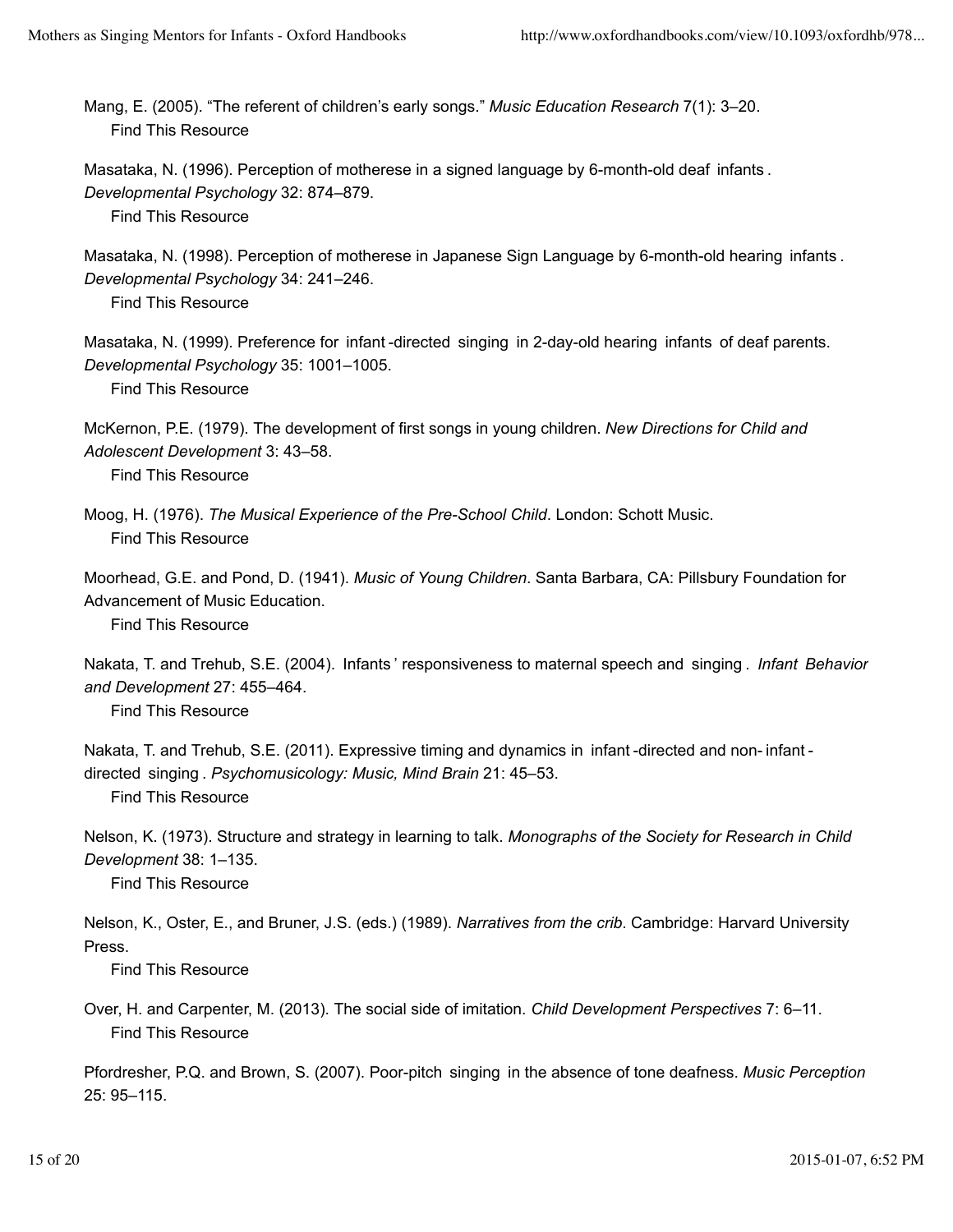Pfordresher, P.Q., Brown, S., Meier, K.M., Belyk, M., and Liotti, M. (2010). Imprecise singing is widespread. *Journal of the Acoustical Society of America* 128: 2182–2190.

Find This Resource

Phillips-Silver, J. and Trainor, L.J. (2005). Feeling the beat: Movement influences infant rhythm perception. *Science* 308: 1430.

Find This Resource

Pinker, S. (1997). *How the Mind Works*. New York: Norton. Find This Resource

Plantinga, J., Trehub, S.E., and Russo, F. (2011, June). Multimodal aspects of maternal speech and singing . Presented at Meetings of Neurosciences and Music IV, Edinburgh, Scotland. Find This Resource

Reigado, J., Rocha, A., and Rodrigues, H. (2011). Vocalizations of infants (9-11 months old) in response to musical and linguistic stimuli. *International Journal of Music Education* 29: 241–255. Find This Resource

Richman, A., Miller, P.M., and Solomon, M.J. (1988). The socialization of infants in suburban Boston. *New Directions in Child Development* 40: 65–74.

Find This Resource

Rock, A.M.L., Trainor, L.J., and Addison, T.L. (1999). Distinctive messages in infant -directed lullabies and play songs. *Developmental Psychology* 35: 527–534.

Find This Resource

Rutkowski, J. and Miller, M. S. (2003). A longitudinal study of elementary children's acquisition of their singing voices. *Update: Applications of Research in Music Education* 22: 5–14. Find This Resource

Rvachew, S., Mattock, K., Polka, L., and Ménard, L. (2006). Developmental and cross-linguistic variation in the infant vowel space: The case of Canadian English and Canadian French. *Journal of the Acoustical Society of America* 120: 2250–2259.

Find This Resource

Shenfield, T., Trehub, S.E., and Nakata, T. (2003). Maternal singing modulates infant arousal. *Psychology of Music* 31: 365–375.

Find This Resource

Singh, L., Morgan, J.L., and Best, C.T. (2002). Infants ' listening preferences: Baby talk or happy talk? *Infancy* 3: 365–394.

Find This Resource

Stadler-Elmer, S. (2012). Characteristics of early productive musicality. *Problems in Music Pedagogy* 10: 9–23.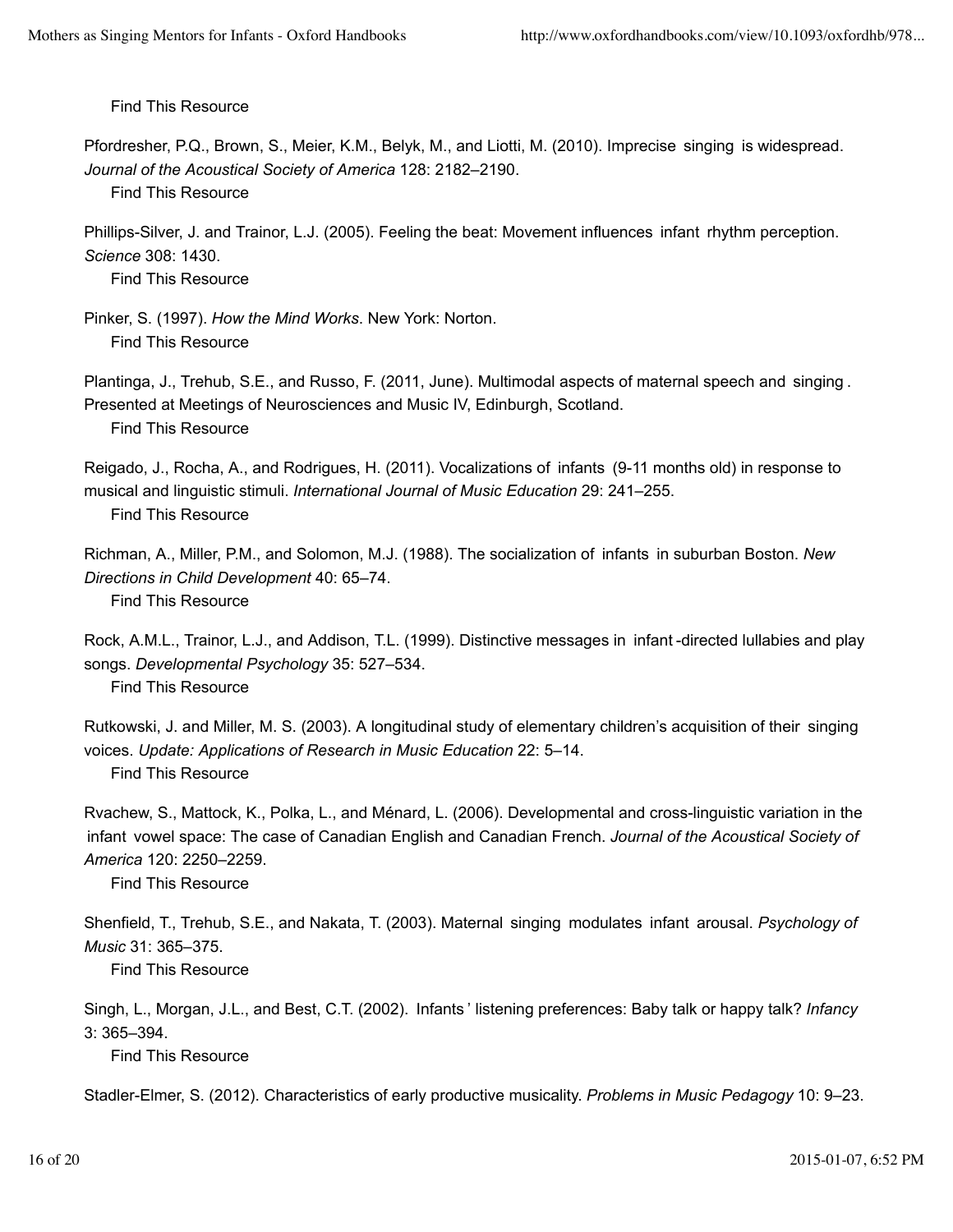Sundin, B. (1998). Musical creativity in the first six years. In: B. Sundin, G.E. McPherson, and G. Folkestad (eds), *Children Composing: Research in Music Education*, Vol. 1, pp. 35–56. Lund, Sweden: Malmo Academy of Music, Lund University.

Find This Resource

Tartter, V.C. and Braun, D. (1994). Hearing smiles and frowns in normal and whisper registers. *Journal of the Acoustical Society of America* 96: 2101–2107.

Find This Resource

Thompson, R.A. (1994). Emotion regulation: A theme in search of definition. *Monographs of the Society for Research in Child Development* 59: 25–52.

Find This Resource

Thorpe, L.A., Trehub, S.E., Morrongiello, B.A., and Bull, D. (1988). Perceptual grouping by infants and preschool children. *Developmental Psychology* 24: 484–491.

Find This Resource

Trainor, L.J. (1996). Infant preferences for infant -directed versus noninfant-directed playsongs and lullabies. *Infant Behavior and Development* 19: 83–92.

Find This Resource

Trainor, L.J. and Trehub, S.E. (1993). What mediates infants ' and adults' superior processing of the major over the augmented triad? *Music Perception* 11: 185–196. Find This Resource

Trainor, L.J., Clark, E.D., Huntley, A., and Adams, B. (1997). The acoustic basis of preferences for infant directed singing . *Infant Behavior and Development* 20: 383–396. Find This Resource

Trehub, S.E. and Hannon, E.E. (2009). Conventional rhythms enhance infants ' and adults' perception of musical patterns. *Cortex* 45: 110–118.

Find This Resource

Trehub, S.E. and Prince, R. (2010). Lullabies and other women's songs in the Turkish village of Akçaeniş. *UNESCO Observatory E-journal*, Vol 2(1): 1–19.

Find This Resource

Trehub, S.E. and Thorpe, L.A. (1989). Infants ' perception of rhythm: Categorization of auditory sequences by temporal structure. *Canadian Journal of Psychology* 43: 217–229. Find This Resource

Trehub, S.E. and Trainor, L.J. (1998). Singing to infants : Lullabies and play songs. *Advances in Infancy Research* 12: 43–77.

Find This Resource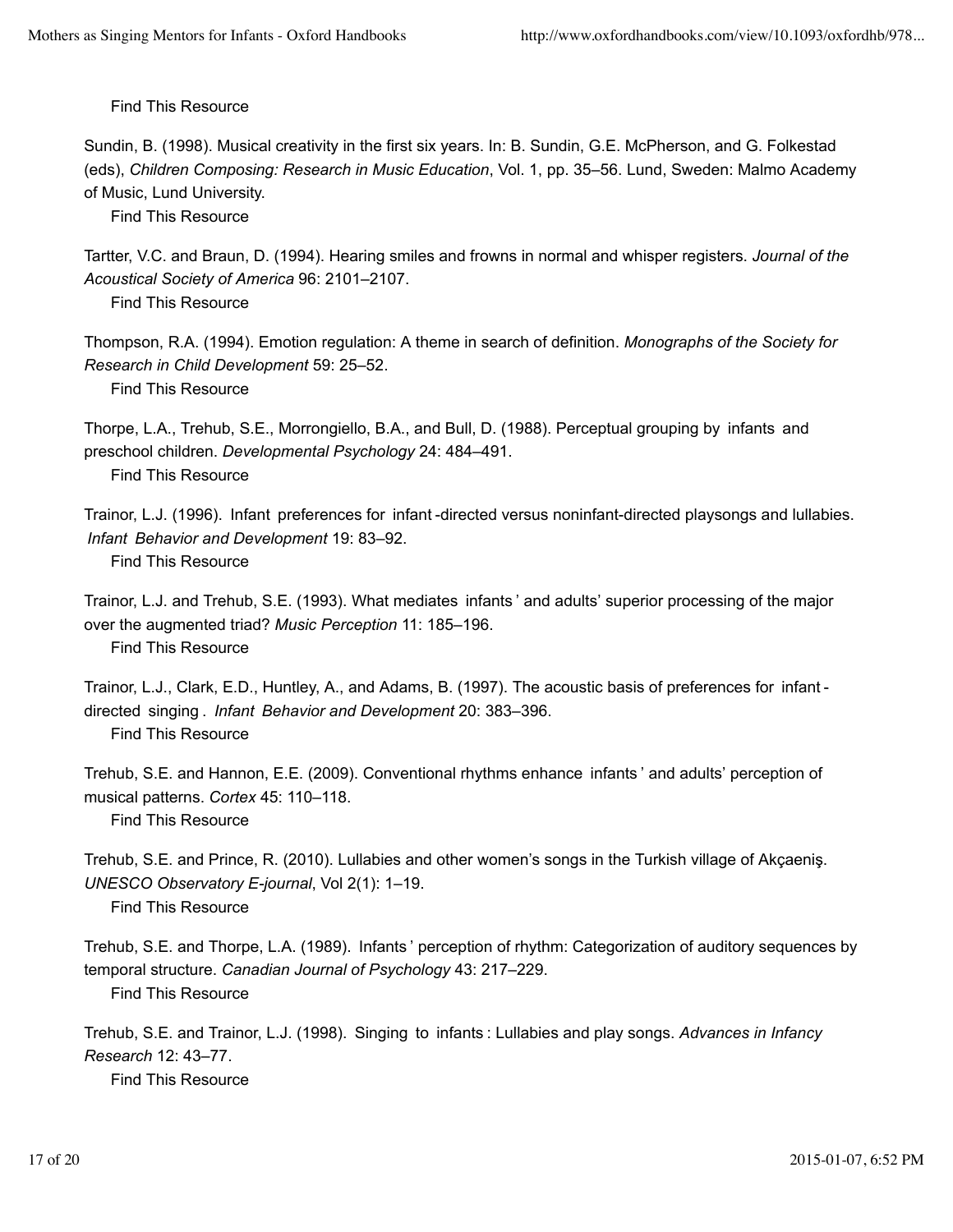Trehub, S.E., Thorpe, L.A., and Morrongiello, B.A. (1985). Infants ' perception of melodies: Changes in a single tone. *Infant Behavior and Development* 8: 213–223.

Find This Resource

Trehub, S.E., Cohen, A.J., Thorpe, L.A., and Morrongiello, B.A. (1986). Development of the perception of musical relations: Semitone and diatonic structure. *Journal of Experimental Psychology: Human Perception and Performance* 12: 295–301.

Find This Resource

Trehub, S.E., Thorpe, L.A., and Morrongiello, B.A. (1987).Organizational processes in infants ' perception of auditory patterns. *Child Development* 58: 741–749.

Find This Resource

Trehub, S.E., Unyk, A.M., Kamenetsky, S.B., Hill, D.S., Trainor, L.J., Henderson, J.L., and Saraza, M. (1997). Mothers ' and fathers' singing to infants . *Developmental Psychology* 33: 500–507. Find This Resource

Trehub, S.E., Schellenberg, E.G., and Kamenetsky, S.B. (1999). Infants ' and adults' perception of scale structure. *Journal of Experimental Psychology: Human Perception and Performance* 25: 965–975. Find This Resource

Trehub, S.E., Hannon, E.E., and Schachner, A. (2010). Perspectives on music and affect in the early years. In: P.N. Juslin and J.A. Sloboda (eds), *Handbook of Music and Emotion: Theory, Research, Applications*. pp. 645–668. Oxford: Oxford University Press.

Find This Resource

Trehub, S.E., Plantinga, J., Brcic, J., and Nowicki, M. (2013). Cross-modal signatures in maternal speech and singing . *Frontiers in Psychology* 4: Article 811.

Find This Resource

Trehub, S.E., Unyk, A.M., and Trainor, L.J. (1993). Maternal singing in cross-cultural perspective. *Infant Behavior and Development* 16: 285–295.

Find This Resource

Weir, R.H. (1962). *Language in the Crib*. The Hague: Mouton. Find This Resource

Weisleder, A. and Fernald, A. (2013). Talking to children matters: Early language experience strengthens processing and builds vocabulary. *Psychological Science* 24(11): 2143–2152.

Find This Resource

Welch, G.F. (1979). Vocal range and poor pitch singing . *Psychology of Music* 7: 13–31. Find This Resource

Welch, G.F. (1985). A schema theory of how children learn to sing in tune. *Psychology of Music* 13: 3–18. Find This Resource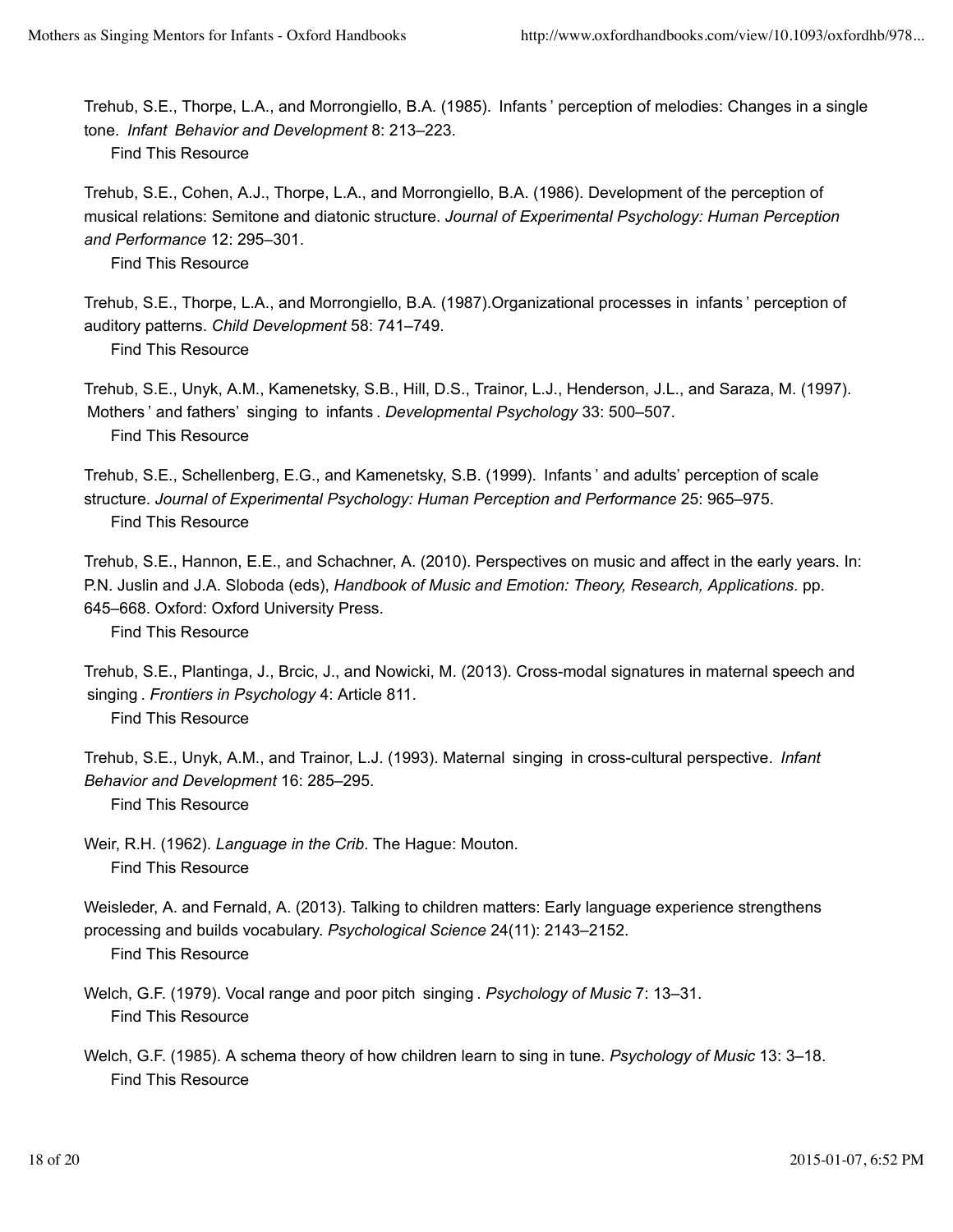Welch, G.F., Sergeant, D., and White, P. (1996). The singing competences of five-year-old developing singers. *Bulletin of the Council for Research in Music Education* 127: 155–162. Find This Resource

Welch, G.F., Sergeant, D.C., and White, P.J. (1998). The role of linguistic dominance in the acquisition of song. *Research Studies in Music Education* 10: 67–74.

Find This Resource

Werner, H. (1917). Die melodische Erfindung im fruhen Kindesalter. *Bericht der Kaiserlichen Akademie, Wien* 182: 1–100.

Find This Resource

Whalen, D.H., LeVitt, A.G., and Wang, Q. (1991). "Intonational differences between the reduplicative babbling of French and English learning infants ." *Journal of Child Language* 18: 501–516.

Find This Resource

Whiteman, P.J. (2001). *How the bananas got their pyjamas: A study of the metamorphosis of preschoolers' spontaneous singing as viewed through Vygotsky's Zone of Proximal Development*. Unpublished doctoral dissertation, University of New South Wales, Australia.

Find This Resource

Whiten, A., McGuigan, N., Marshall-Pescini, S., and Hopper, L.M. (2009). Emulation, imitation, over-imitation and the scope of culture for child and chimpanzee. *Philisophical Transactions of the Royal Society B* 364: 2417–2428.

Find This Resource

Wise, K. and Sloboda, J. (2008).Establishing an empirical profile of self-defined "tone deafness": Perception, singing performance, and self-assessment. *Musicae Scientiae* 12: 3–23. Find This Resource

Young, S. (2002). "Young children's spontaneous vocalizations in free-play: observations of two-to-threeyear-olds in a day care setting." *Bulletin of the Council for Research in Music Education* 152: 43–53. Find This Resource

Zentner, M. and Eerola, T. (2010). Rhythmic engagement with music in infancy. *Proceedings of the National Academy of Sciences* 107: 5768–5773.

Find This Resource

#### **Sandra E. Trehub**

Sandra E. Trehub studied economics and philosophy before obtaining master's and doctoral degrees in experimental psychology at McGill University. Since 1973 she has been teaching and conducting research in the department of psychology at the University of Toronto, where she is currently Professor Emeritus. Her primary focus is on infants ' perception of pitch and timing relations in music, and she has published extensively in this realm. She also studies maternal singing and its impact on infants . Although her research is largely conducted in the laboratory, she has visited isolated villages around the world to observe parents' use of music for soothing or amusing infants . In recent years, she has also been studying music perception and production in a special population of

Wiltermuth, S.S. and Heath, C. (2009). Synchrony and cooperation. *Psychological Science* 20: 1–5. Find This Resource